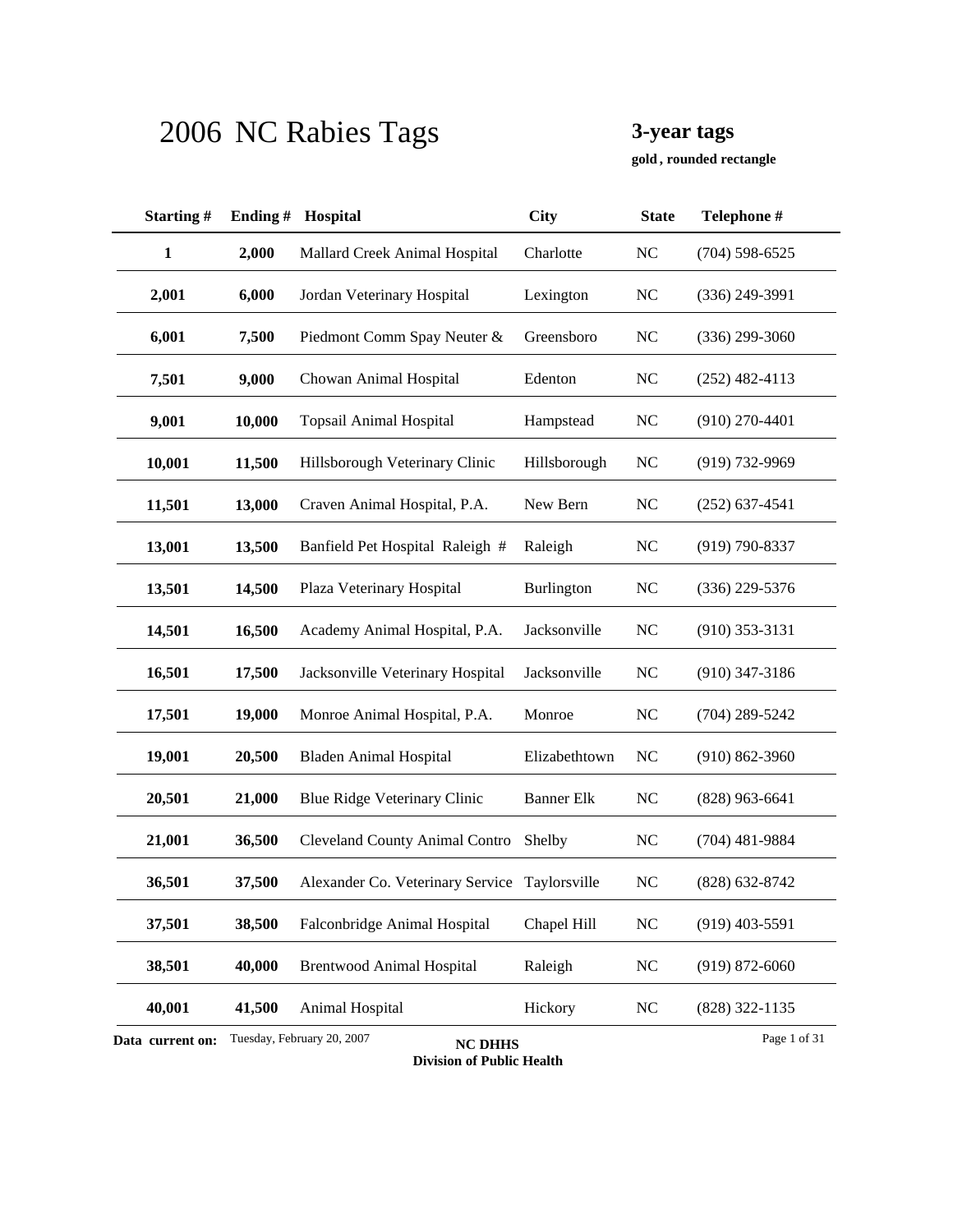**, rounded rectangle gold**

| Starting#        | Ending# | Hospital                                     | <b>City</b>        | <b>State</b>   | Telephone #        |
|------------------|---------|----------------------------------------------|--------------------|----------------|--------------------|
| 41,501           | 43,500  | Neuse Veterinary Clinic                      | New Bern           | NC             | $(252)$ 637-7128   |
| 43,501           | 46,500  | Edgecombe County Animal Contr Tarboro        |                    | NC             | $(252)$ 641-7851   |
| 46,501           | 50,000  | Tri-County Veterinary Service, P.            | Graham             | <b>NC</b>      | $(336)$ 376-6838   |
| 50,001           | 50,500  | Crossroads Animal Hospital, P.A. Dallas      |                    | <b>NC</b>      | $(704)$ 922-7607   |
| 50,501           | 51,500  | Independence Veterinary Clinic               | Charlotte          | NC             | $(704)$ 841-1313   |
| 51,501           | 53,000  | Havelock Animal Hospital, Inc.               | Havelock           | <b>NC</b>      | $(252)$ 447-7119   |
| 53,001           | 55,500  | Porters Neck Veterinary Hospital             | Wilmington         | <b>NC</b>      | $(910) 686 - 6297$ |
| 55,501           | 56,000  | Tysor Veterinary Clinic                      | Siler City         | <b>NC</b>      | $(919) 742 - 3646$ |
| 56,001           | 57,000  | <b>Plantation Animal Hospital</b>            | Matthews           | NC             | $(704)$ 841-2225   |
| 57,001           | 59,000  | Long Animal Hospital                         | Charlotte          | <b>NC</b>      | $(704)$ 523-2996   |
| 59,001           | 61,500  | Quail Roost Veterinary Hospital              | Rougemont          | <b>NC</b>      | $(919)$ 471-4103   |
| 61,501           | 63,000  | Heritage Animal Hospital                     | <b>Wake Forest</b> | N <sub>C</sub> | $(919)$ 453-1112   |
| 63,001           | 63,500  | Chatham Animal Hospital, Inc.                | Cary               | NC             | $(919)$ 469-8114   |
| 63,501           | 65,000  | Asheville Humane Society                     | Asheville          | NC             | $(828)$ 253-6807   |
| 65,001           | 66,500  | East Bend Animal Clinic                      | East Bend          | NC             | $(336)$ 699-8344   |
| 66,501           | 67,500  | Central Carolina Veterinary Hosp             | Burlington         | N <sub>C</sub> | (336) 229-0060     |
| 67,501           | 68,500  | Lake Norman Animal Hospital, P. Mooresville  |                    | NC             | $(704)$ 664-7387   |
| 68,501           | 69,000  | Animal Hospital of Peak Plaza                | Apex               | <b>NC</b>      | $(919)$ 362-0515   |
| 69,001           | 70,000  | Charlotte Veterinary Clinic, P.A.            | Charlotte          | NC             | $(704)$ 537-2272   |
| Data current on: |         | Tuesday, February 20, 2007<br><b>NC DHHS</b> |                    |                | Page 2 of 31       |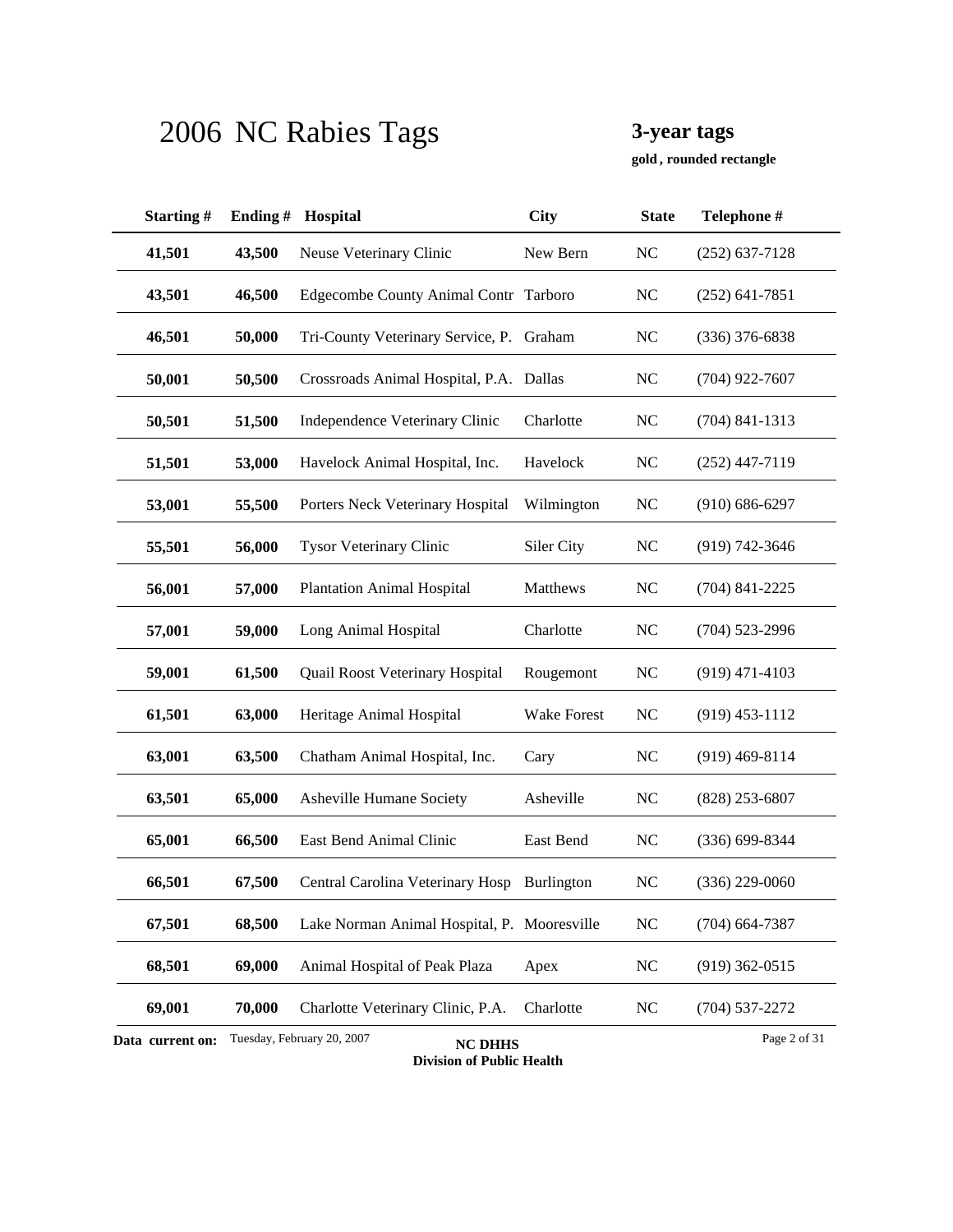**, rounded rectangle gold**

| Starting#                                                                        | Ending# | Hospital                                  | City              | <b>State</b>   | Telephone #        |  |
|----------------------------------------------------------------------------------|---------|-------------------------------------------|-------------------|----------------|--------------------|--|
| 70,001                                                                           | 72,000  | Mint Hill Animal Hospital, P.A.           | Mint Hill         | NC             | $(704) 545 - 3422$ |  |
| 72,001                                                                           | 94,000  | New Hanover County Animal Co              | Wilmington        | <b>NC</b>      | $(910)$ 341-4197   |  |
| 94,001                                                                           | 95,000  | Magnolia Animal Hospital                  | Raleigh           | <b>NC</b>      | $(919) 873 - 9190$ |  |
| 95,001                                                                           | 96,000  | Durham Animal Hospital                    | Durham            | <b>NC</b>      | $(919)$ 471-1579   |  |
| 96,001                                                                           | 98,000  | Timberlyne Animal Clinic, Inc.            | Chapel Hill       | <b>NC</b>      | $(919)$ 968-3047   |  |
| 98,001                                                                           | 100,000 | Banfield Pet Hospital White Oak           | Garner            | <b>NC</b>      | $(919) 771 - 2344$ |  |
| 100,001                                                                          | 101,000 | Triangle Veterinary Hospital, Inc. Durham |                   | <b>NC</b>      | $(919)$ 489-2391   |  |
| 101,001                                                                          | 103,000 | Alamance Veterinary Hospital              | <b>Burlington</b> | N <sub>C</sub> | $(336)$ 228-1773   |  |
| 103,001                                                                          | 103,500 | North Wayne Animal Hospital               | Pikeville         | N <sub>C</sub> | $(919)$ 242-6044   |  |
| 103,501                                                                          | 104,500 | Appalachian-New River Veter. A            | Boone             | NC             | $(828) 264 - 5621$ |  |
| 104,501                                                                          | 105,500 | <b>Banfield Pet Hospital Matthews</b>     | Matthews          | NC             | $(704)$ 847-7001   |  |
| 105,501                                                                          | 106,000 | Gandy Animal Hospital                     | Rockingham        | <b>NC</b>      | $(910)$ 997-2518   |  |
| 106,001                                                                          | 107,000 | China Grove Animal Hospital               | China Grove       | <b>NC</b>      | $(704)$ 857-1017   |  |
| 107,001                                                                          | 108,000 | Providence Veterinary Associates          | Charlotte         | <b>NC</b>      | $(704) 542 - 0049$ |  |
| 108,001                                                                          | 110,500 | Leland Veterinary Hospital                | Leland            | <b>NC</b>      | $(910)$ 371-3440   |  |
| 110,501                                                                          | 111,500 | Onslow Animal Hospital, Inc.              | Jacksonville      | N <sub>C</sub> | $(910)$ 347-1219   |  |
| 111,501                                                                          | 113,000 | Pasquotank Animal Hospital                | Elizabeth City    | NC             | $(252)$ 264-3371   |  |
| 113,001                                                                          | 113,500 | Spring Forest Animal Hospital, In Raleigh |                   | $\rm NC$       | $(919) 878 - 7387$ |  |
| 113,501                                                                          | 114,500 | Leesville Animal Hospital                 | Raleigh           | <b>NC</b>      | $(919) 870 - 7000$ |  |
| Tuesday, February 20, 2007<br>Page 3 of 31<br>Data current on:<br><b>NC DHHS</b> |         |                                           |                   |                |                    |  |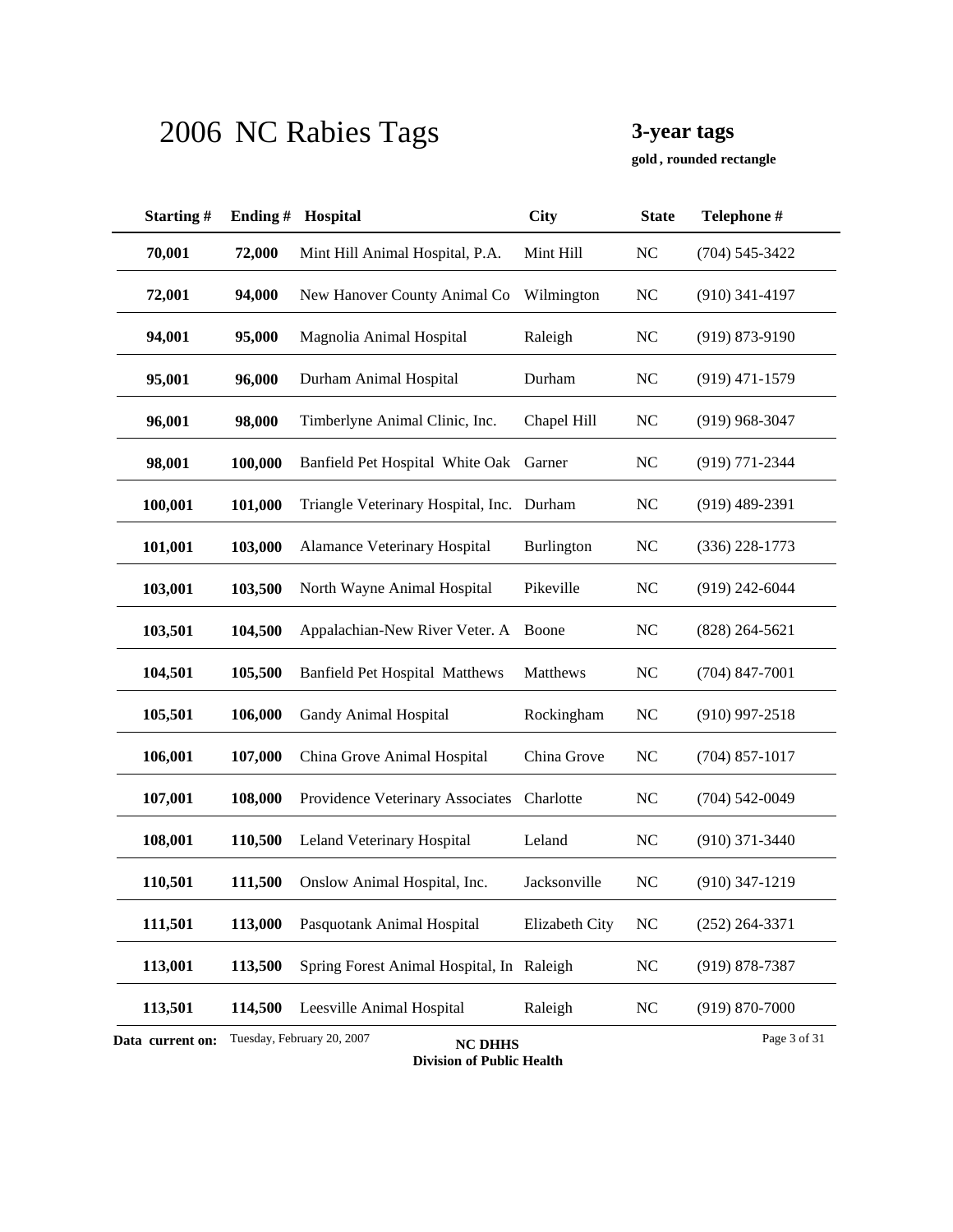**, rounded rectangle gold**

| Starting#                                                                        | Ending# | Hospital                                  | <b>City</b>        | <b>State</b>   | Telephone #        |  |
|----------------------------------------------------------------------------------|---------|-------------------------------------------|--------------------|----------------|--------------------|--|
| 114,501                                                                          | 116,500 | Animal Care Center of New Bern            | New Bern           | N <sub>C</sub> | $(252)$ 636-5040   |  |
| 116,501                                                                          | 117,500 | <b>Iredell County Animal Control</b>      | Statesville        | N <sub>C</sub> | $(704)$ 878-5424   |  |
| 117,501                                                                          | 120,500 | Southeastern Veterinary Hospital,         | Lumberton          | <b>NC</b>      | $(910)$ 739-9411   |  |
| 120,501                                                                          | 121,000 | Randall Veterinary Hospital               | Mooresville        | <b>NC</b>      | $(704)$ 662-8586   |  |
| 121,001                                                                          | 122,500 | Timbercreek Veterinary Hospital           | Jonesville         | <b>NC</b>      | $(336) 526 - 6013$ |  |
| 122,501                                                                          | 133,500 | <b>Nash County Animal Control</b>         | Nashville          | <b>NC</b>      | $(252)$ 459-9855   |  |
| 133,501                                                                          | 135,500 | Abri Veterinary Hospital, Inc.            | Winston-Salem      | NC             | $(336) 785 - 9228$ |  |
| 135,501                                                                          | 136,000 | Banfield Pet Hospital of Apex #6 Apex     |                    | <b>NC</b>      | $(919)$ 387-0954   |  |
| 136,001                                                                          | 139,000 | Rea Road Animal Hospital                  | Charlotte          | N <sub>C</sub> | $(704)$ 544-6313   |  |
| 139,001                                                                          | 140,000 | Pineville Animal Hospital                 | Pineville          | N <sub>C</sub> | $(704)$ 552-2005   |  |
| 140,001                                                                          | 142,000 | Banfield Pet Hospital Charlotte #         | Charlotte          | <b>NC</b>      | $(704)$ 599-3488   |  |
| 142,001                                                                          | 144,000 | Clear Creek Animal Hospital, P.           | Charlotte          | <b>NC</b>      | $(704)$ 537-8405   |  |
| 144,001                                                                          | 144,500 | Weaverville Animal Clinic                 | Weaverville        | <b>NC</b>      | $(828) 658 - 2431$ |  |
| 144,501                                                                          | 145,000 | Stewart's Mountain View Animal            | <b>Spruce Pine</b> | <b>NC</b>      | $(828)$ 765-7059   |  |
| 145,001                                                                          | 146,500 | Academy Animal Hospital of Lau Laurinburg |                    | <b>NC</b>      | $(910)$ 276-6068   |  |
| 146,501                                                                          | 147,500 | St. Francis Hospital for Animals          | Charlotte          | N <sub>C</sub> | $(704)$ 527-2030   |  |
| 147,501                                                                          | 148,500 | Forsyth County Health Dept                | Winston Salem      | <b>NC</b>      | $(336)$ 703-3149   |  |
| 148,501                                                                          | 149,000 | Ansede Animal Hospital                    | Raleigh            | N <sub>C</sub> | $(919)$ 661-1515   |  |
| 149,001                                                                          | 150,000 | Midway Animal Clinic                      | Winston-Salem      | NC             | $(336) 764 - 5000$ |  |
| Tuesday, February 20, 2007<br>Page 4 of 31<br>Data current on:<br><b>NC DHHS</b> |         |                                           |                    |                |                    |  |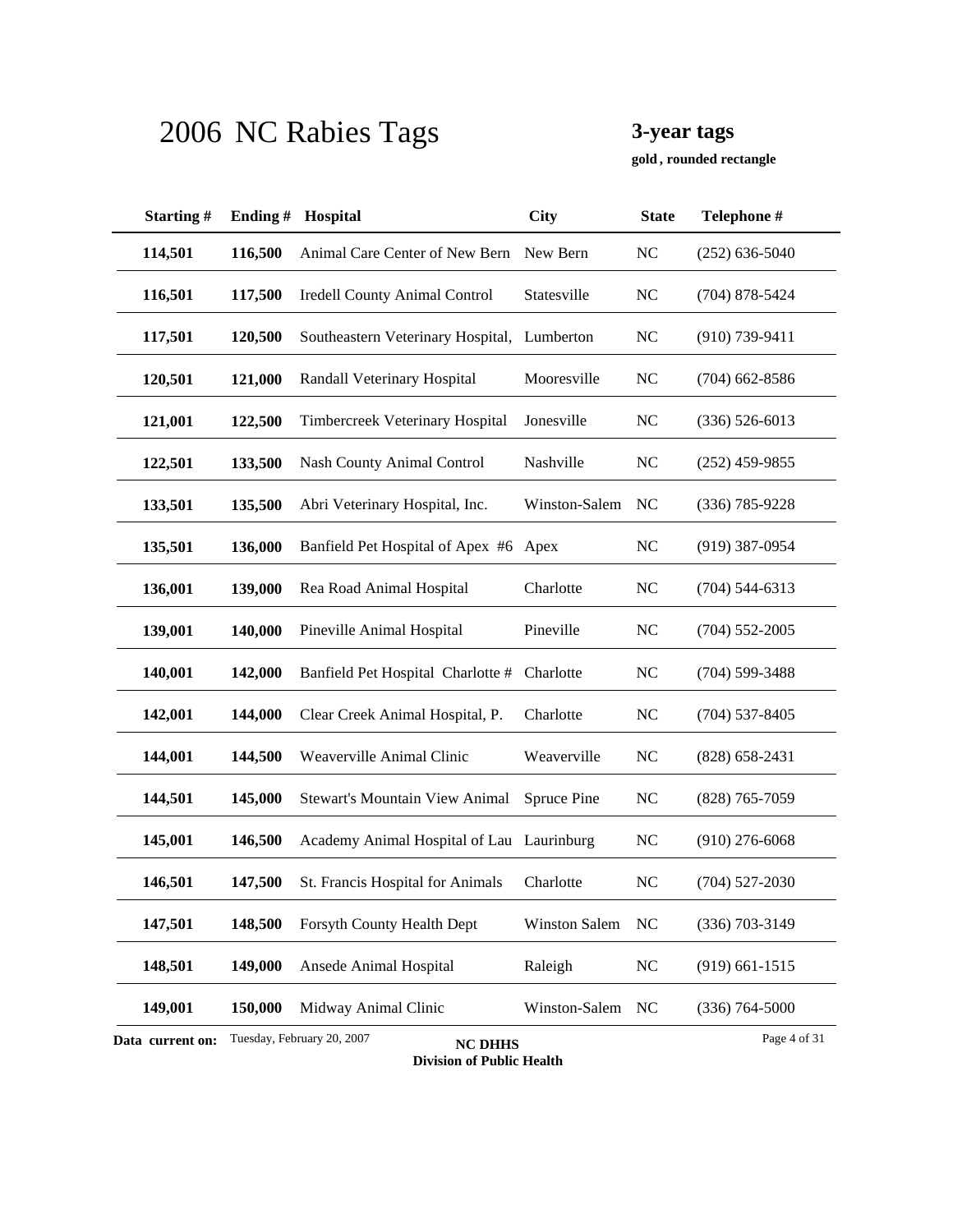**, rounded rectangle gold**

| Starting#        | Ending# | Hospital                                     | <b>City</b>   | <b>State</b>   | Telephone #        |
|------------------|---------|----------------------------------------------|---------------|----------------|--------------------|
| 150,001          | 150,500 | Bowman Animal Clinic, Inc.                   | Raleigh       | NC             | $(919)$ 847-6216   |
| 150,501          | 151,500 | Lewis Veterinary Clinic, P.A.                | Stoneville    | <b>NC</b>      | $(336) 623 - 1953$ |
| 151,501          | 154,500 | Banfield Pet Hospital Wilmingto              | Wilmington    | N <sub>C</sub> | $(910)$ 796-0401   |
| 154,501          | 155,500 | Eno Animal Hospital                          | Durham        | <b>NC</b>      | $(919)$ 471-0308   |
| 155,501          | 159,500 | <b>Brown Creek Animal Hospital</b>           | Polkton       | N <sub>C</sub> | $(704)$ 272-5500   |
| 159,501          | 162,500 | Waxhaw Animal Hospital                       | Waxhaw        | N <sub>C</sub> | $(704)$ 843-2269   |
| 162,501          | 164,000 | <b>Caswell Veterinary Service</b>            | Yanceyville   | NC             | $(336) 694 - 6321$ |
| 164,001          | 165,500 | Hayes Barton Animal Hospital                 | Raleigh       | <b>NC</b>      | $(919) 833 - 2666$ |
| 165,501          | 168,000 | Robinson Veterinary Clinic                   | Newton        | N <sub>C</sub> | (828) 294-2900     |
| 168,001          | 168,500 | Village Animal Hospital                      | Mooresville   | N <sub>C</sub> | $(704)$ 660-9663   |
| 168,501          | 169,500 | <b>Fuquay Veterinary Hospital</b>            | Fuquay-Varina | <b>NC</b>      | $(919) 552 - 7200$ |
| 169,501          | 171,000 | Oak Island Animal Hospital                   | Oak Island    | NC             | $(910)$ 278-7575   |
| 171,001          | 173,500 | Quail Corners An Hosp & 24-Hr                | Raleigh       | N <sub>C</sub> | $(919) 876 - 0739$ |
| 173,501          | 174,500 | Steele Creek Animal Hospital, In             | Charlotte     | N <sub>C</sub> | $(704)$ 588-4400   |
| 174,501          | 175,500 | Leonard-Sykes Hospital For Pets              | Wilmington    | NC             | $(910) 791 - 8426$ |
| 175,501          | 177,500 | Fox Run Veterinary Services                  | Asheville     | N <sub>C</sub> | $(828)$ 645-2908   |
| 177,501          | 179,000 | Tar River Veterinary Hospital                | Franklinton   | <b>NC</b>      | $(919)$ 494-5500   |
| 179,001          | 181,000 | Wake Forest Animal Hospital                  | Wake Forest   | NC             | $(919) 556 - 1000$ |
| 181,001          | 182,500 | Polk County Animal Control                   | Columbus      | <b>NC</b>      | $(828) 894 - 3001$ |
| Data current on: |         | Tuesday, February 20, 2007<br><b>NC DHHS</b> |               |                | Page 5 of 31       |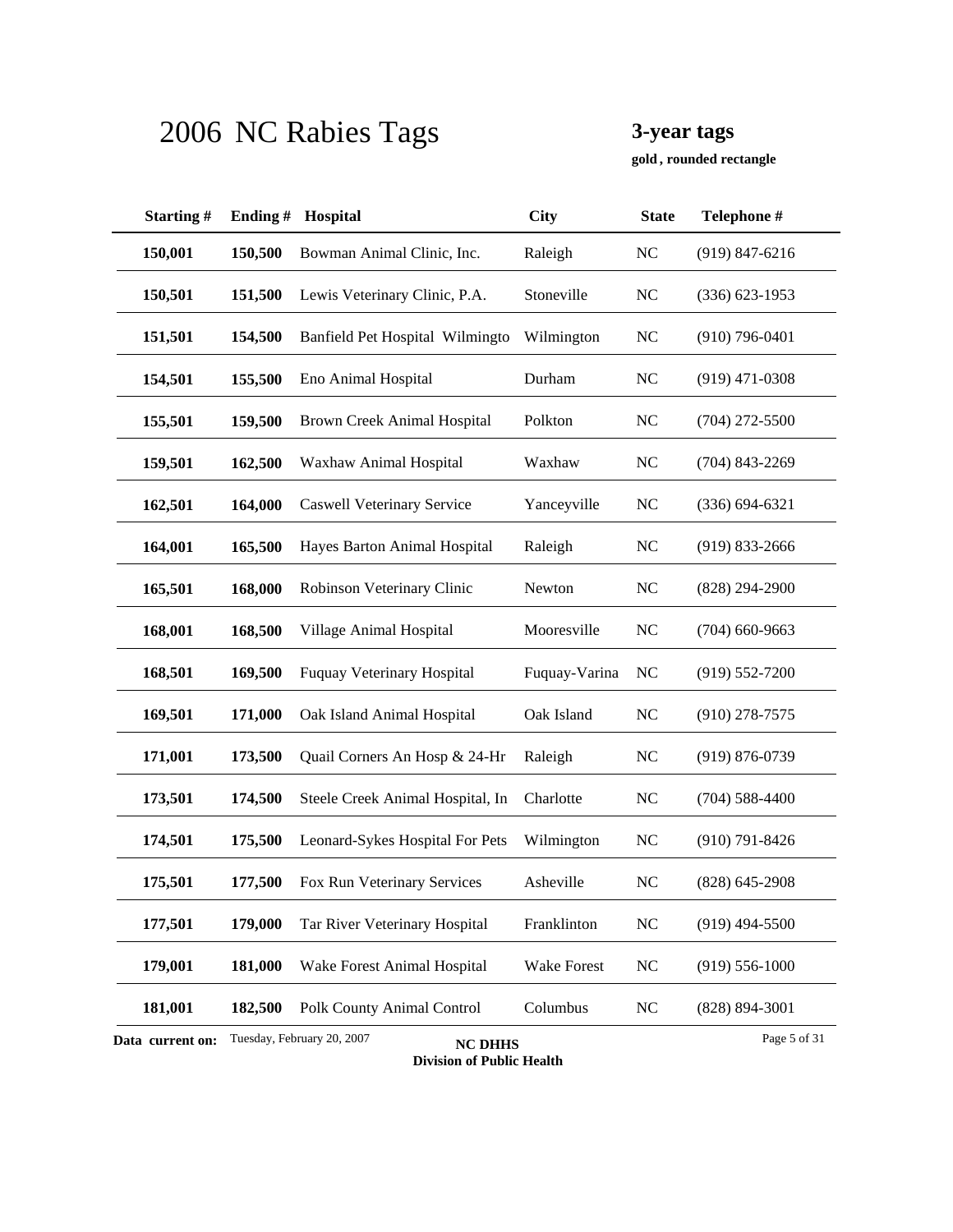**, rounded rectangle gold**

| Starting#                                                                        | Ending# | Hospital                                   | City                | <b>State</b>   | Telephone #        |  |
|----------------------------------------------------------------------------------|---------|--------------------------------------------|---------------------|----------------|--------------------|--|
| 182,501                                                                          | 183,500 | Thomasville Veterinary Hospital,           | Thomasville         | NC             | $(336)$ 475-9119   |  |
| 183,501                                                                          | 185,000 | Hidden Valley Animal Clinic and            | Raleigh             | N <sub>C</sub> | $(919)$ 847-9396   |  |
| 185,001                                                                          | 186,500 | <b>Foothills Animal Clinic</b>             | <b>Forest City</b>  | N <sub>C</sub> | $(828)$ 248-2168   |  |
| 186,501                                                                          | 187,500 | Ironton Animal Hospital                    | <b>Iron Station</b> | N <sub>C</sub> | $(704) 732 - 4424$ |  |
| 187,501                                                                          | 188,000 | Spay Neuter Assistance Program             | New Hill            | N <sub>C</sub> | $(919) 783 - 7627$ |  |
| 188,001                                                                          | 190,500 | James Animal Hospital, P.A.                | Salisbury           | <b>NC</b>      | $(704)$ 636-1100   |  |
| 190,501                                                                          | 192,000 | <b>Brunswick Animal Hospital</b>           | Supply              | <b>NC</b>      | $(910)$ 754-8165   |  |
| 192,001                                                                          | 194,000 | Cherryville Animal Hospital                | Cherryville         | N <sub>C</sub> | $(704)$ 435-5475   |  |
| 194,001                                                                          | 195,500 | Mayfair Animal Hospital                    | Cary                | N <sub>C</sub> | $(919)$ 467-6146   |  |
| 195,501                                                                          | 197,500 | Vets for Pets Animal Hospital of           | Dunn                | NC             | $(910) 892 - 3540$ |  |
| 197,501                                                                          | 198,500 | Elkin Veterinary Clinic                    | Elkin               | <b>NC</b>      | $(336) 835 - 1853$ |  |
| 198,501                                                                          | 199,500 | Highlands-Cashiers Animal Clini            | Highlands           | N <sub>C</sub> | $(828) 526 - 5206$ |  |
| 199,501                                                                          | 202,500 | Healthy Petz Veterinary Clinic             | Morganton           | <b>NC</b>      | $(828)$ 437-4524   |  |
| 202,501                                                                          | 204,000 | Peachtree Veterinary Hospital              | Murphy              | <b>NC</b>      | (828) 837-2396     |  |
| 204,001                                                                          | 205,000 | Sardis Animal Clinic                       | Charlotte           | NC             | $(704)$ 847-4796   |  |
| 205,001                                                                          | 206,500 | Franklin Animal Clinic                     | Louisburg           | NC             | $(919)$ 496-2638   |  |
| 206,501                                                                          | 209,500 | Carrboro Plaza Veterinary Clinic, Carrboro |                     | NC             | $(919)$ 929-0031   |  |
| 209,501                                                                          | 210,500 | <b>Garner Animal Hospital</b>              | Garner              | NC             | $(919) 772 - 0404$ |  |
| 210,501                                                                          | 211,200 | Halifax County Health Dept                 | Halifax             | <b>NC</b>      | $(252) 583 - 6651$ |  |
| Tuesday, February 20, 2007<br>Page 6 of 31<br>Data current on:<br><b>NC DHHS</b> |         |                                            |                     |                |                    |  |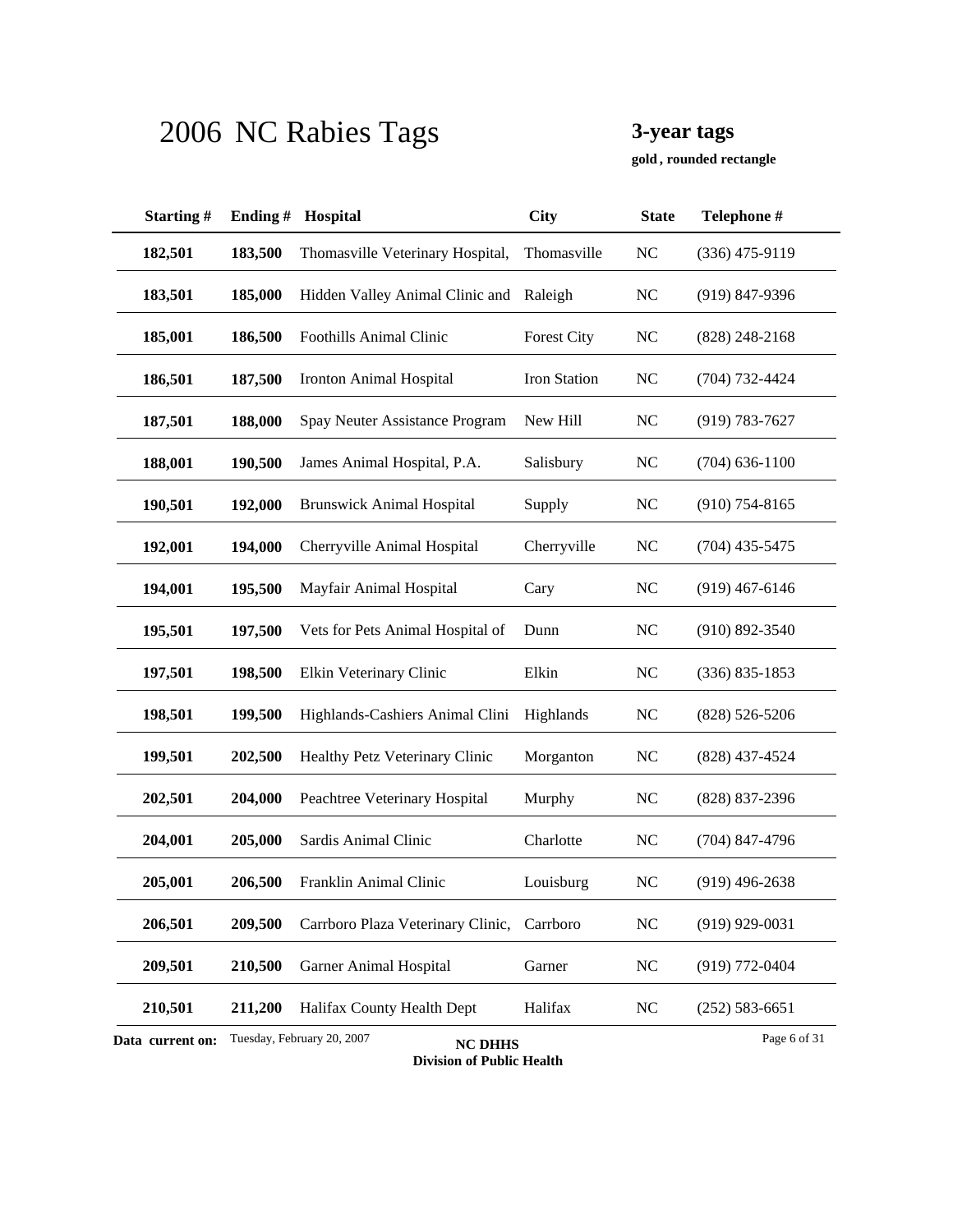**, rounded rectangle gold**

| Starting#        | Ending# | Hospital                                     | <b>City</b>       | <b>State</b>   | Telephone #        |
|------------------|---------|----------------------------------------------|-------------------|----------------|--------------------|
| 210,701          | 210,900 | Wilkinson Animal Hospital, P.A.              | Gastonia          | N <sub>C</sub> | $(704)$ 824-9876   |
| 211,201          | 211,600 | 70 West Veterinary Hospital                  | Havelock          | <b>NC</b>      | $(252)$ 447-9525   |
| 211,601          | 212,200 | Cherokee County Health Departm Murphy        |                   | <b>NC</b>      | (828) 835-3853     |
| 212,201          | 212,300 | Charlotte/Mecklenburg Animal C               | Charlotte         | <b>NC</b>      | $(704)$ 336-6695   |
| 212,301          | 213,000 | Johnston Animal Hospital                     | Smithfield        | N <sub>C</sub> | $(919)$ 934-3511   |
| 213,001          | 213,900 | Lannon's Animal Hospital                     | Elizabeth City    | <b>NC</b>      | $(252)$ 335-7708   |
| 213,901          | 214,000 | Elon Animal Hospital, Inc.                   | Elon              | <b>NC</b>      | $(336) 584 - 3738$ |
| 214,001          | 215,800 | Lake Country Animal Hospital                 | Roanoke Rapids NC |                | $(252)$ 308-1882   |
| 215,801          | 217,600 | Stage Road Animal Hospital, P.A              | Angier            | NC             | $(919)$ 639-3337   |
| 217,601          | 217,700 | Tillotson Equine Inter Med. Mobi Leasburg    |                   | <b>NC</b>      | (336) 330-0166     |
| 217,701          | 218,300 | North Mecklenburg Animal Hosp                | Cornelius         | <b>NC</b>      | $(704)$ 892-0207   |
| 218,301          | 218,700 | Nicks Veterinary Hospital, P.A.              | Charlotte         | NC             | $(704)$ 523-8015   |
| 218,701          | 218,900 | Hilltop Animal Hospital                      | Fuquay-Varina     | NC             | $(919) 552 - 5232$ |
| 218,901          | 219,600 | Animal Care Clinic of Concord                | Concord           | <b>NC</b>      | $(704) 786 - 6669$ |
| 219,601          | 220,500 | Animal Health Care Center Charl              | Charlotte         | <b>NC</b>      | $(704)$ 392-3259   |
| 220,501          | 221,200 | Central Animal Hospital                      | Fayetteville      | NC             | $(910)$ 484-5104   |
| 221,201          | 222,000 | Banfield Pet Hospital #412                   | Greensboro        | <b>NC</b>      | $(336) 852 - 6121$ |
| 222,001          | 222,100 | Mid State Equine Hospital                    | Liberty           | NC             | $(336) 622 - 7447$ |
| 222,101          | 222,300 | Durham County Animal Shelter                 | Durham            | <b>NC</b>      | $(919) 560 - 0640$ |
| Data current on: |         | Tuesday, February 20, 2007<br><b>NC DHHS</b> |                   |                | Page 7 of 31       |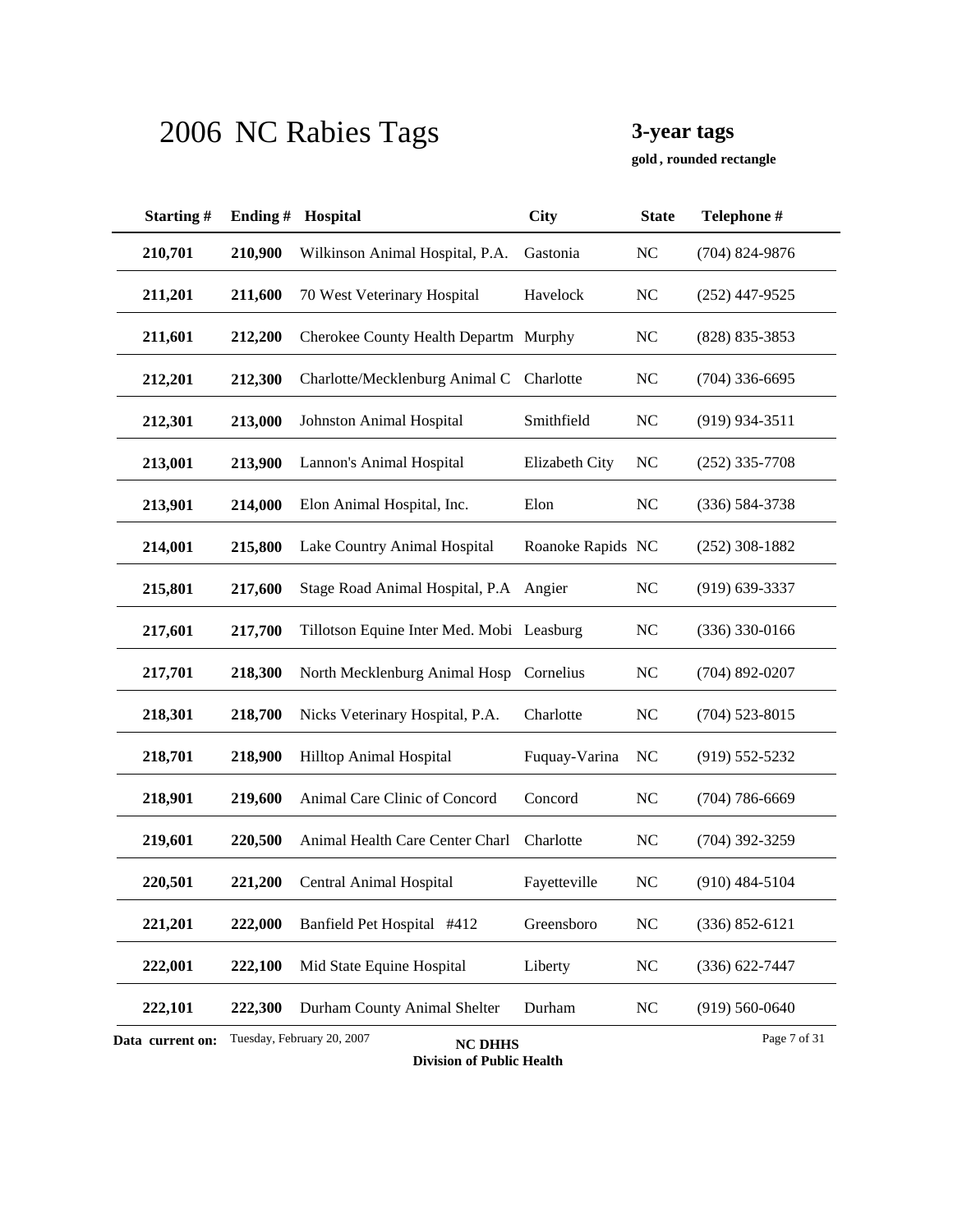**, rounded rectangle gold**

| Starting#                                                                        | Ending# | Hospital                                 | <b>City</b>  | <b>State</b>   | Telephone #        |  |
|----------------------------------------------------------------------------------|---------|------------------------------------------|--------------|----------------|--------------------|--|
| 222,301                                                                          | 223,500 | Redwood Animal Hospital                  | Asheville    | NC             | $(828)$ 298-1846   |  |
| 223,501                                                                          | 223,900 | Carolina Mobile Spay-Neuter Cli          | Angier       | N <sub>C</sub> | $(919)$ 906-7729   |  |
| 223,901                                                                          | 224,600 | Cumberland Animal Hospital, P.           | Fayetteville | <b>NC</b>      | $(910)$ 822-3337   |  |
| 224,601                                                                          | 225,400 | Little Mountain Veterinary Clinic Denver |              | <b>NC</b>      | $(704)$ 489-2444   |  |
| 225,401                                                                          | 225,700 | Eastridge Animal Hospital                | Gastonia     | <b>NC</b>      | $(704)$ 869-9400   |  |
| 225,701                                                                          | 225,800 | Safe Haven for Cats, attn: Dr. Pet       | Raleigh      | <b>NC</b>      | $(919) 872 - 1128$ |  |
| 225,801                                                                          | 225,900 | Operation Catnip, Inc.                   | Garner       | <b>NC</b>      | $(919)$ 779-7247   |  |
| 225,901                                                                          | 227,100 | Northwoods Animal Hospital of            | Cary         | <b>NC</b>      | $(919)$ 481-2987   |  |
| 227,101                                                                          | 227,800 | Davidson County Health Departm Lexington |              | NC             | $(336)$ 242-2310   |  |
| 227,801                                                                          | 229,000 | Hickory Grove Animal Hospital            | Charlotte    | N <sub>C</sub> | $(704)$ 563-5858   |  |
| 229,001                                                                          | 229,600 | Animal Care Hospital of Matthew Matthews |              | <b>NC</b>      | $(704)$ 847-3647   |  |
| 229,601                                                                          | 229,800 | Cozy Cat Veterinary Hospital             | Raleigh      | <b>NC</b>      | $(919) 571 - 9007$ |  |
| 229,801                                                                          | 230,500 | Wellington Animal Hospital               | Cary         | N <sub>C</sub> | $(919) 851 - 7475$ |  |
| 230,501                                                                          | 231,300 | Orange Co Animal Shelter                 | Chapel Hill  | <b>NC</b>      | $(919)$ 967-7383   |  |
| 231,301                                                                          | 232,500 | Maiden Small Animal Hospital             | Maiden       | <b>NC</b>      | $(828)$ 428-0010   |  |
| 232,501                                                                          | 233,700 | Mitchell Veterinary Clinic, P.A.         | Spruce Pine  | <b>NC</b>      | $(828) 765 - 6039$ |  |
| 233,701                                                                          | 234,000 | Banfield Pet Hospital #415               | Fayetteville | NC             | $(910) 864 - 1337$ |  |
| 234,001                                                                          | 234,600 | Robinson Animal Hospital, P.A.           | Clayton      | <b>NC</b>      | $(919)$ 553-7173   |  |
| 234,601                                                                          | 235,200 | Commonwealth Animal Hospital             | Charlotte    | <b>NC</b>      | $(704)$ 370-0767   |  |
| Tuesday, February 20, 2007<br>Page 8 of 31<br>Data current on:<br><b>NC DHHS</b> |         |                                          |              |                |                    |  |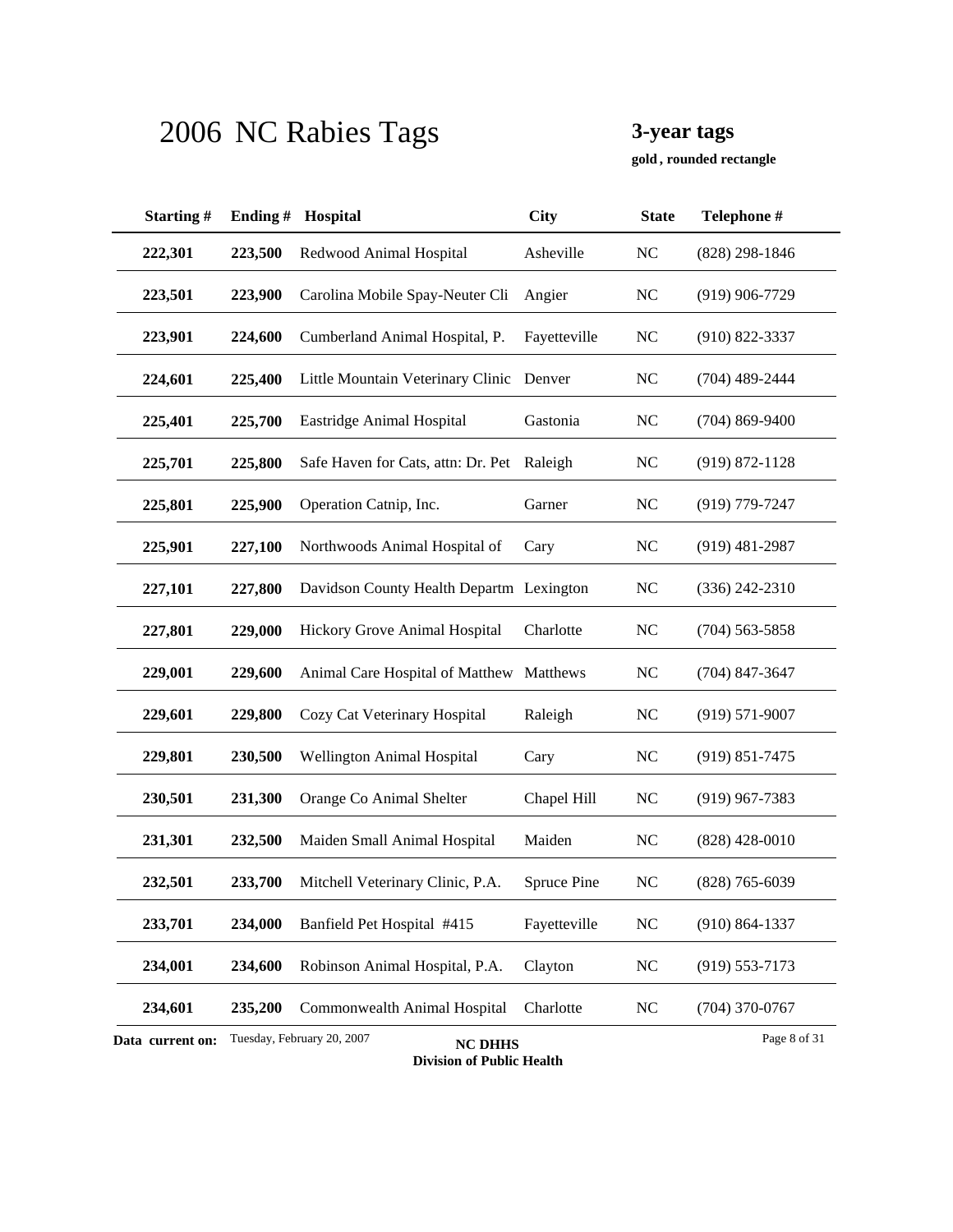**, rounded rectangle gold**

| Starting#        | Ending# | Hospital                                     | <b>City</b>          | <b>State</b>   | Telephone #        |
|------------------|---------|----------------------------------------------|----------------------|----------------|--------------------|
| 235,201          | 235,500 | Shelton's Veterinary Clinic                  | Williamston          | <b>NC</b>      | (252) 792-2808     |
| 235,501          | 235,600 | Humane Society of Charlotte                  | Charlotte            | NC             | $(704)$ 377-0534   |
| 235,601          | 236,200 | Park Cedar Animal Hospital, P.A. Charlotte   |                      | <b>NC</b>      | $(704)$ 541-3022   |
| 236,201          | 237,000 | Raleigh Cat Clinic                           | Raleigh              | <b>NC</b>      | $(919) 518 - 8013$ |
| 237,001          | 237,400 | The Pet Hospital                             | <b>Bessemer City</b> | 28             | $(704)$ 629-5390   |
| 237,401          | 238,300 | <b>Baird's Animal Hospital</b>               | Lumberton            | N <sub>C</sub> | $(910)$ 739-4998   |
| 238,301          | 238,600 | Caring Hearts Animal Hospital                | Matthews             | NC             | $(704)$ 893-2799   |
| 238,601          | 239,000 | Dixie Trail Animal Clinic, Inc.              | Raleigh              | <b>NC</b>      | $(919) 781 - 5977$ |
| 239,001          | 239,500 | Duraleigh - Oak Park Veterinary              | Raleigh              | N <sub>C</sub> | $(919) 781 - 0696$ |
| 239,501          | 239,600 | NCSU, CVM, Lab Animal Resou                  | Raleigh              | <b>NC</b>      | $(919) 513 - 6280$ |
| 239,601          | 239,800 | Vet Express                                  | Tobaccoville         | <b>NC</b>      | $(336)$ 985-4903   |
| 239,801          | 241,100 | Parkwood Animal Hospital                     | Durham               | NC             | $(919) 544 - 7711$ |
| 241,101          | 242,900 | North Paw Animal Hospital, Inc.              | Durham               | NC             | $(919)$ 471-1471   |
| 242,901          | 243,900 | Banfield Pet Hospital #411                   | Winston-Salem        | NC             | $(336)$ 765-8339   |
| 243,901          | 244,400 | Companion Animal Hospital, Inc.              | Shallotte            | <b>NC</b>      | $(910)$ 754-7282   |
| 244,401          | 244,900 | Jordan Lake Animal Hospital                  | Pittsboro            | N <sub>C</sub> | $(919) 542 - 5424$ |
| 244,901          | 245,400 | <b>Oxford Veterinary Hospital</b>            | Oxford               | NC             | $(919) 693 - 6911$ |
| 245,401          | 246,900 | Lenoir Veterinary Hospital                   | Lenoir               | <b>NC</b>      | $(828)$ 728-6713   |
| 246,901          | 248,400 | Lake Cross Veterinary Hospital,              | Huntersville         | <b>NC</b>      | $(704)$ 948-6300   |
| Data current on: |         | Tuesday, February 20, 2007<br><b>NC DHHS</b> |                      |                | Page 9 of 31       |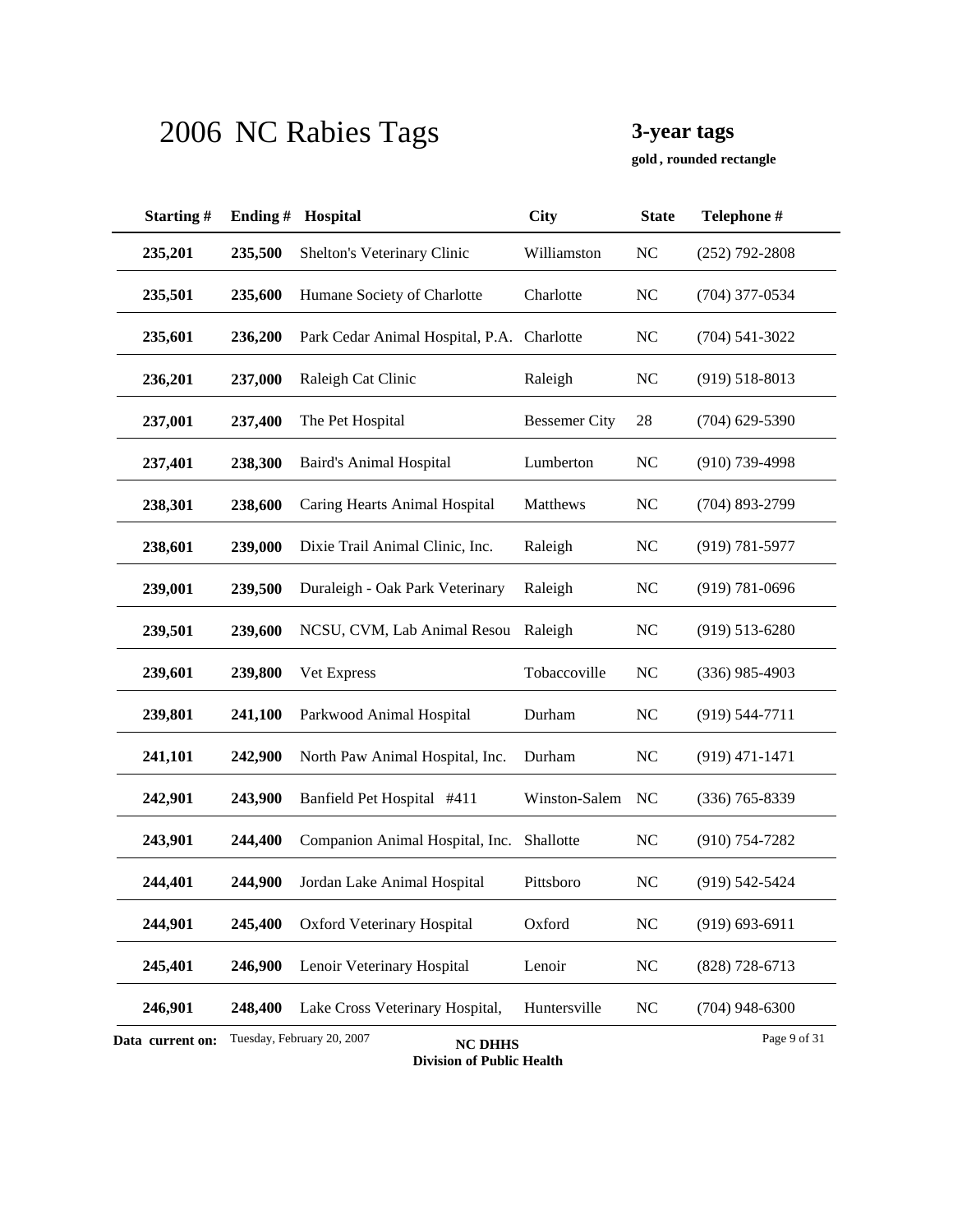**, rounded rectangle gold**

| Starting#        | Ending# | Hospital                                       | <b>City</b>   | <b>State</b>   | Telephone #        |
|------------------|---------|------------------------------------------------|---------------|----------------|--------------------|
| 248,401          | 250,400 | Lake Hickory Veterinary Hospital Granite Falls |               | N <sub>C</sub> | $(828)$ 396-7002   |
| 250,401          | 252,900 | Swift Creek Animal Hospital, P.A Raleigh       |               | N <sub>C</sub> | $(919) 851 - 8387$ |
| 252,901          | 254,400 | Coddle Creek Animal Hospital                   | Concord       | <b>NC</b>      | $(704)$ 795-9005   |
| 254,401          | 255,900 | Northampton County Health Dept Jackson         |               | <b>NC</b>      | $(252) 534 - 5841$ |
| 255,901          | 257,400 | Tar River Animal Hospital                      | Washington    | <b>NC</b>      | $(252)$ 946-2417   |
| 257,401          | 257,900 | <b>Burke Animal Clinic</b>                     | Morganton     | <b>NC</b>      | $(828)$ 437-0481   |
| 257,901          | 259,900 | Sharon Lakes Animal Hospital, P.               | Charlotte     | <b>NC</b>      | $(704)$ 552-0647   |
| 259,901          | 260,900 | Durant Road Animal Hospital &                  | Raleigh       | <b>NC</b>      | $(919)$ 847-5533   |
| 260,901          | 262,900 | Bayleaf Veterinary Hospital, P.A. Raleigh      |               | NC             | $(919) 848 - 1926$ |
| 262,901          | 263,400 | Legion Road Animal Clinic                      | Chapel Hill   | <b>NC</b>      | $(919)$ 933-3331   |
| 263,401          | 264,400 | Parker Veterinary Hospital, P.A.               | Charlotte     | <b>NC</b>      | $(704)$ 399-8304   |
| 264,401          | 264,900 | <b>Armstrong Animal Clinic</b>                 | Charlotte     | N <sub>C</sub> | $(704)$ 334-1996   |
| 264,901          | 265,400 | All Creatures Small Animal Clini               | Rolesville    | N <sub>C</sub> | $(919) 554 - 2222$ |
| 265,401          | 265,900 | Companion Animal Hospital of                   | Raleigh       | <b>NC</b>      | $(919)$ 488-5300   |
| 265,901          | 266,900 | Maiden Equine Hospital                         | Maiden        | <b>NC</b>      | $(828)$ 428-8093   |
| 266,901          | 267,400 | Veterinary House Calls of Hickor Hickory       |               | <b>NC</b>      | $(828)$ 345-1998   |
| 267,401          | 267,900 | Pine Hollow Animal Hospital                    | Warrenton     | <b>NC</b>      | $(252)$ 257-3833   |
| 267,901          | 270,400 | Cumberland County Health Dept.                 | Fayetteville  | <b>NC</b>      | $(910)$ 433-3673   |
| 270,401          | 270,900 | Morehead Animal Hospital, P.A.                 | Morehead City | NC             | $(252)$ 726-0181   |
| Data current on: |         | Tuesday, February 20, 2007<br><b>NC DHHS</b>   |               |                | Page 10 of 31      |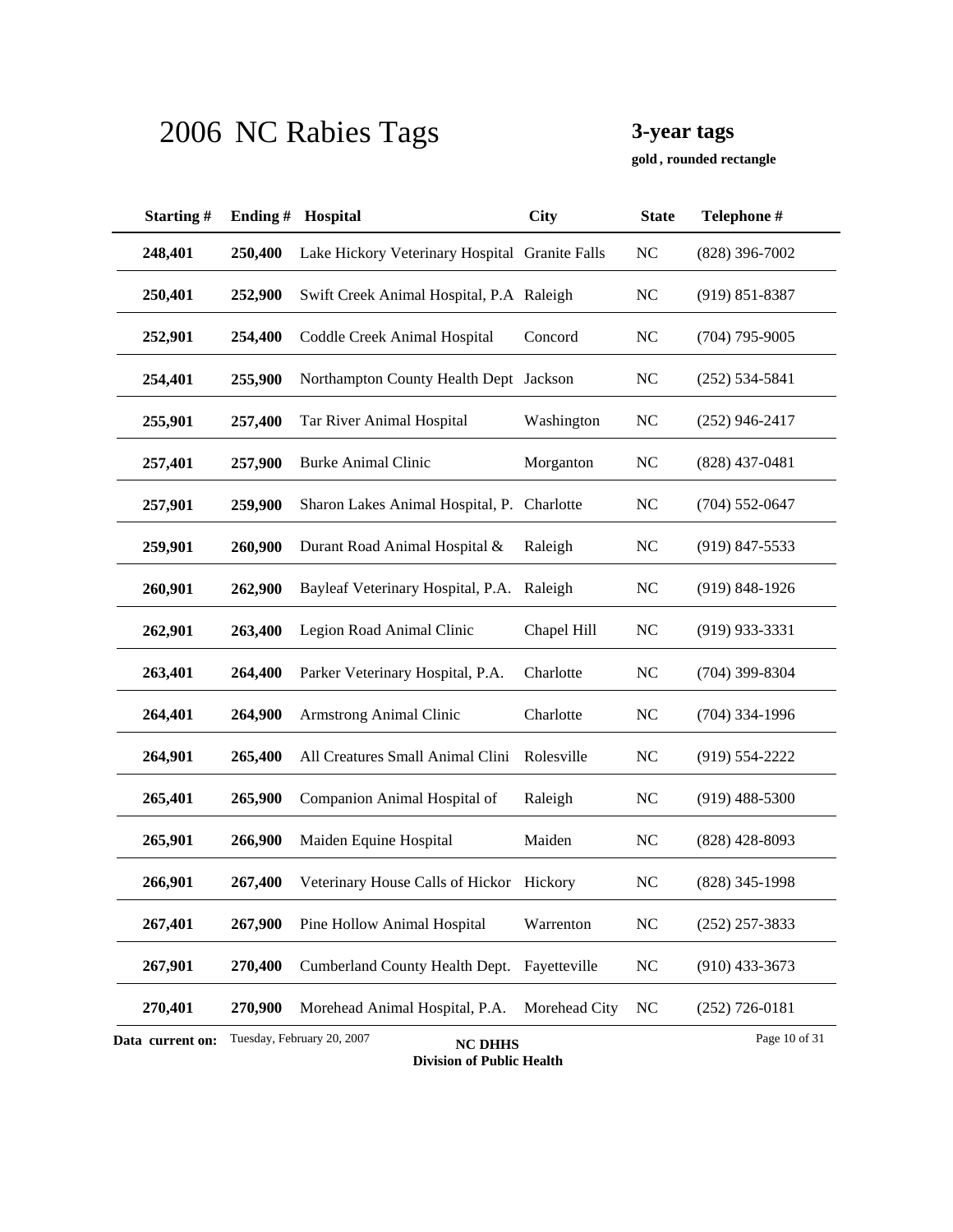**, rounded rectangle gold**

| Starting#                                                                         | Ending# | Hospital                                       | <b>City</b>        | <b>State</b>   | Telephone #        |  |
|-----------------------------------------------------------------------------------|---------|------------------------------------------------|--------------------|----------------|--------------------|--|
| 270,901                                                                           | 271,400 | Fairview Animal Hospital, P.A.                 | Fairview           | N <sub>C</sub> | $(828) 628 - 3557$ |  |
| 271,401                                                                           | 271,900 | <b>Bullock Animal Clinic</b>                   | New Bern           | <b>NC</b>      | $(252)$ 637-6161   |  |
| 271,901                                                                           | 275,400 | North Wake Animal Hospital                     | <b>Wake Forest</b> | NC             | $(919) 556 - 1121$ |  |
| 275,401                                                                           | 277,400 | Mooresville Animal Hospital, P.                | Mooresville        | <b>NC</b>      | $(704)$ 664-4087   |  |
| 277,401                                                                           | 277,900 | River City Animal Clinic                       | Elizabeth City     | NC             | $(252)$ 338-5040   |  |
| 277,901                                                                           | 278,400 | The Carolinas Animal Hospital                  | Charlotte          | <b>NC</b>      | $(704)$ 588-9788   |  |
| 278,401                                                                           | 279,900 | Crossroads Veterinary Hospital, P              | Raleigh            | <b>NC</b>      | $(919) 851 - 8979$ |  |
| 279,901                                                                           | 280,400 | Pembroke Veterinary Hospital                   | Pembroke           | <b>NC</b>      | $(910) 521 - 3431$ |  |
| 280,401                                                                           | 280,900 | <b>Boulevard Animal Hospital</b>               | Raleigh            | NC             | $(919) 828 - 7468$ |  |
| 280,901                                                                           | 281,000 | Mobile Large Animal Veterinary                 | Cornelius          | <b>NC</b>      | $(704)$ 895-8820   |  |
| 281,001                                                                           | 281,100 | <b>UNC-Chapel Hill</b>                         | Chapel Hill        | <b>NC</b>      | $(919)$ 966-2906   |  |
| 281,101                                                                           | 282,300 | <b>Stoney Creek Animal Hospital</b>            | Charlotte          | <b>NC</b>      | $(704)$ 717-0616   |  |
| 282,301                                                                           | 282,400 | Caudle Mobile Veterinary Practic               | Watkinsville       | <b>GA</b>      | $(706)$ 340-5043   |  |
| 282,401                                                                           | 283,200 | Hight Veterinary Hospital, P.A.                | Charlotte          | <b>NC</b>      | $(704)$ 595-9377   |  |
| 283,201                                                                           | 283,400 | Gaston Veterinary Hospital Assoc Gastonia      |                    | <b>NC</b>      | $(704) 864 - 5739$ |  |
| 283,401                                                                           | 283,500 | Whispering Waters Animal Care/                 | Boone              | N <sub>C</sub> | $(828) 264 - 8077$ |  |
| 283,501                                                                           | 284,300 | Banfield Pet Hospital Jacksonvill Jacksonville |                    | NC             | $(910)$ 938-1627   |  |
| 284,301                                                                           | 284,600 | Warrenton Animal Clinic                        | Warrenton          | <b>NC</b>      | $(252)$ 257-0737   |  |
| 284,601                                                                           | 285,800 | Piper Glen Animal Hospital                     | Charlotte          | NC             | $(704) 541 - 7171$ |  |
| Tuesday, February 20, 2007<br>Page 11 of 31<br>Data current on:<br><b>NC DHHS</b> |         |                                                |                    |                |                    |  |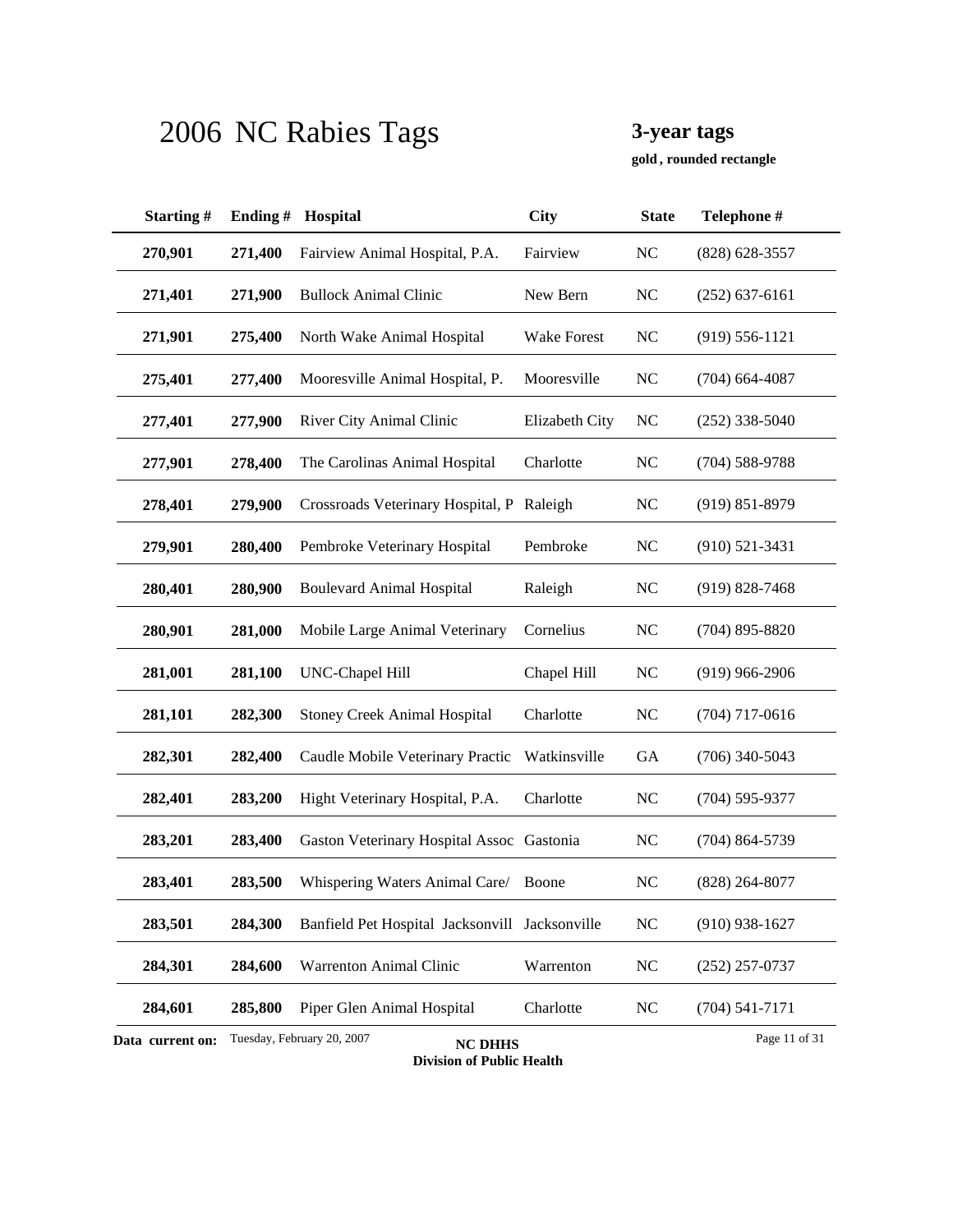**, rounded rectangle gold**

| Starting#        | Ending# | Hospital                                     | <b>City</b> | <b>State</b>   | Telephone #        |
|------------------|---------|----------------------------------------------|-------------|----------------|--------------------|
| 285,801          | 286,600 | Countryside Pet Hospital                     | Conover     | NC             | $(828)$ 465-7387   |
| 286,601          | 287,200 | <b>Creature Comforts Animal Hospit</b>       | Cary        | N <sub>C</sub> | $(919)$ 387-3435   |
| 287,201          | 288,100 | Archdale Animal Hospital, P.A.               | Charlotte   | <b>NC</b>      | $(704)$ 552-2333   |
| 288,101          | 288,800 | Westside Animal Hospital                     | Durham      | <b>NC</b>      | $(919)$ 383-5578   |
| 288,801          | 289,000 | <b>Carteret Animal Hospital</b>              | Beaufort    | N <sub>C</sub> | $(252)$ 728-7600   |
| 289,001          | 289,400 | <b>Burlington Road Animal Hospital</b>       | Greensboro  | <b>NC</b>      | $(336)$ 375-3939   |
| 289,401          | 289,600 | House Call Practice For Pets                 | Raleigh     | <b>NC</b>      | $(919) 874 - 7406$ |
| 289,601          | 289,700 | Animal Clinic                                | Asheville   | <b>NC</b>      | $(828) 658 - 2322$ |
| 289,701          | 290,500 | Davis Lake Animal Hospital                   | Charlotte   | N <sub>C</sub> | $(704)$ 599-0405   |
| 290,501          | 290,900 | Banfield Pet Hospital #600                   | Durham      | N <sub>C</sub> | $(919)$ 402-8801   |
| 290,901          | 291,100 | <b>Crestview Veterinary Hospital</b>         | Marion      | <b>NC</b>      | $(828)$ 659-2060   |
| 291,101          | 291,200 | After Hours Veterinary Emergenc Greensboro   |             | <b>NC</b>      | $(336) 851 - 1990$ |
| 291,201          | 291,600 | Catawba Heights Animal Hospital Belmont      |             | N <sub>C</sub> | $(704)$ 827-0616   |
| 291,601          | 291,700 | Applewood Veterinary Hospital,               | Dallas      | <b>NC</b>      | $(704)$ 922-0532   |
| 291,701          | 293,100 | Cornwallis Road Animal Hospital Durham       |             | NC             | $(919)$ 489-9194   |
| 293,101          | 293,200 | <b>Livestock Veterinary Services</b>         | Kinston     | N <sub>C</sub> | $(252)$ 527-4960   |
| 293,201          | 293,500 | Pet Overpopulation Patrol                    | Chapel Hill | NC             | $(919)$ 942-2250   |
| 293,501          | 294,100 | McDowell Veterinary Clinic                   | Marion      | $\rm NC$       | $(828) 652 - 8471$ |
| 294,101          | 294,300 | Moyock Animal Hospital                       | Moyock      | $\rm NC$       | $(252)$ 435-2250   |
| Data current on: |         | Tuesday, February 20, 2007<br><b>NC DHHS</b> |             |                | Page 12 of 31      |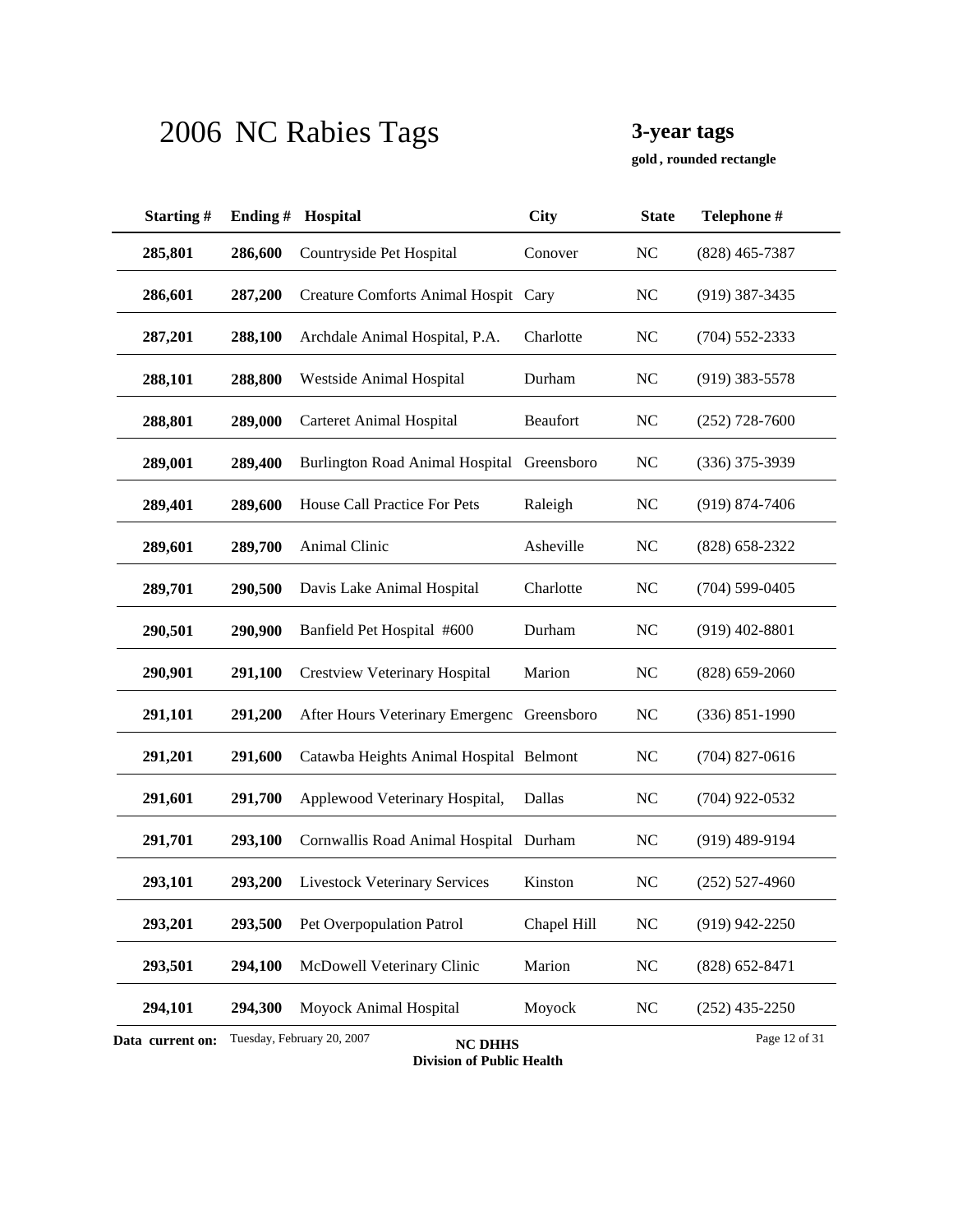**, rounded rectangle gold**

| Starting#                                                                         | Ending# | Hospital                                      | <b>City</b>           | <b>State</b>   | Telephone #        |  |
|-----------------------------------------------------------------------------------|---------|-----------------------------------------------|-----------------------|----------------|--------------------|--|
| 294,301                                                                           | 294,900 | Pet-Vet House Call Practice, P.A. Raleigh     |                       | NC             | $(919) 676 - 3130$ |  |
| 294,901                                                                           | 295,600 | James Landing Veterinary Hospit               | Jamestown             | N <sub>C</sub> | $(336) 852 - 9800$ |  |
| 295,601                                                                           | 295,700 | Carolina Equine Clinic                        | <b>Southern Pines</b> | NC             | $(910) 692 - 8680$ |  |
| 295,701                                                                           | 296,300 | Banfield Pet Hospital #414                    | <b>Winston Salem</b>  | NC             | $(336)$ 377-3026   |  |
| 296,301                                                                           | 297,200 | Banfield Pet Hospital Durham #                | Durham                | NC             | $(919) 620 - 8142$ |  |
| 297,201                                                                           | 297,300 | Forsyth Humane Society                        | <b>Winston Salem</b>  | N <sub>C</sub> | $(336) 721 - 1303$ |  |
| 297,301                                                                           | 297,500 | Institute Mobile Veterinary Servi             | La Grange             | <b>NC</b>      | $(252)$ 566-5041   |  |
| 297,501                                                                           | 297,600 | Pet Overpopulation Patrol                     | Chapel Hill           | <b>NC</b>      | $(919)$ 942-2250   |  |
| 297,601                                                                           | 297,700 | Four Paws Veterinary Hospital                 | Southport             | N <sub>C</sub> | $(910)$ 457-7387   |  |
| 297,701                                                                           | 297,800 | Banfield Pet Hospital Raleigh #               | Raleigh               | N <sub>C</sub> | $(919) 790 - 8337$ |  |
| 297,801                                                                           | 297,900 | Davis Animal Hospital                         | Statesville           | NC             | $(704)$ 872-6224   |  |
| 297,901                                                                           | 298,000 | Companion Animal Hospital, Inc. Shallotte     |                       | <b>NC</b>      | $(910)$ 754-7282   |  |
| 298,001                                                                           | 298,200 | <b>NCSU CVM Mobile Surgery</b>                | Raleigh               | N <sub>C</sub> | $(919) 606 - 2752$ |  |
| 298,201                                                                           | 299,400 | Newton Veterinary Clinic                      | Newton                | <b>NC</b>      | $(828)$ 464-5020   |  |
| 299,401                                                                           | 299,500 | Statesville Bovine & Equine Clini Statesville |                       | <b>NC</b>      | $(704)$ 873-1743   |  |
| 299,501                                                                           | 300,300 | Banfield Pet Hospital #413                    | Greensboro            | N <sub>C</sub> | $(336)$ 545-8333   |  |
| 300,301                                                                           | 301,100 | <b>Six Forks Animal Hospital</b>              | Raleigh               | NC             | $(919)$ 847-5854   |  |
| 301,101                                                                           | 301,700 | Foothills Mobile Veterinary Servi Marion      |                       | NC             | (828) 738-3883     |  |
| 301,701                                                                           | 302,100 | All Pets Animal Hospital of Snea              | <b>Sneads Ferry</b>   | NC             | $(910)$ 327-1100   |  |
| Tuesday, February 20, 2007<br>Page 13 of 31<br>Data current on:<br><b>NC DHHS</b> |         |                                               |                       |                |                    |  |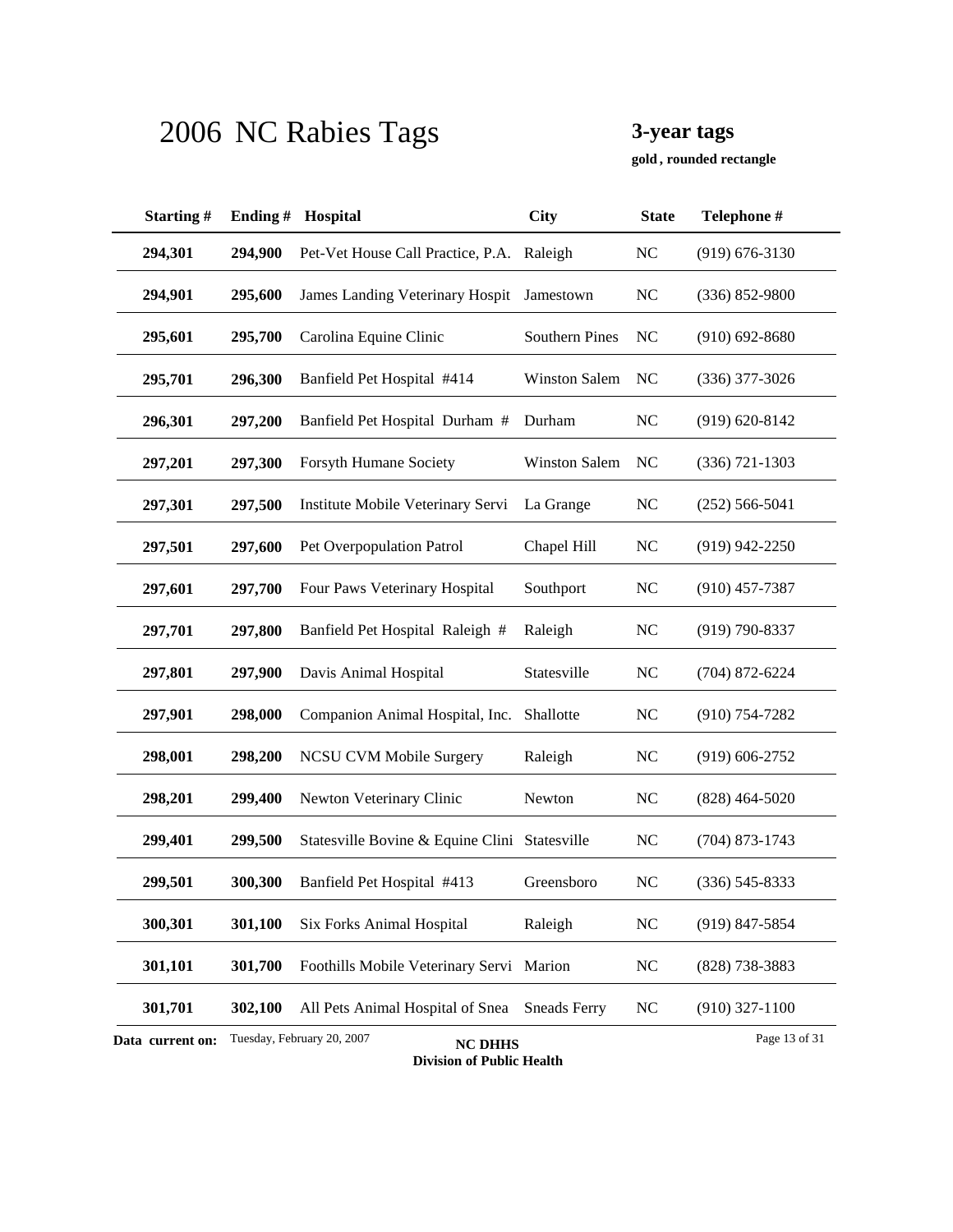**, rounded rectangle gold**

| Starting#        | Ending# | Hospital                                     | City          | <b>State</b>   | Telephone #        |
|------------------|---------|----------------------------------------------|---------------|----------------|--------------------|
| 302,101          | 302,200 | Mount Herman Animal Clinic                   | Danville      | <b>VA</b>      | (434) 886-2499     |
| 302,201          | 302,300 | Large Animal Health Services, In             | Asheboro      | NC             | $(336) 629 - 8910$ |
| 302,301          | 302,600 | <b>Butner Veterinary Clinic</b>              | <b>Butner</b> | N <sub>C</sub> | $(919) 575 - 6210$ |
| 302,601          | 302,700 | After Hours Animal Emergency C Raleigh       |               | <b>NC</b>      | $(919) 781 - 5145$ |
| 302,701          | 304,000 | VCA Cornerstone Animal Hospit                | Cary          | N <sub>C</sub> | $(919)$ 319-1555   |
| 304,001          | 304,300 | Tabbs Creek Animal Hospital                  | Oxford        | N <sub>C</sub> | $(919) 690 - 0024$ |
| 304,301          | 304,400 | Animal Medical Clinic of South               | South Boston  | VA             | $(434)575 - 0034$  |
| 304,401          | 307,200 | Rowan Animal Clinic                          | Salisbury     | N <sub>C</sub> | $(704)$ 636-3408   |
| 307,201          | 307,300 | Holmes Mobile Veterinary Servic Banner Elk   |               | N <sub>C</sub> | $(828)$ 266-3959   |
| 307,301          | 308,700 | <b>Atrium Animal Hospital</b>                | Charlotte     | <b>NC</b>      | $(704) 542 - 2000$ |
| 308,701          | 308,900 | Flat River Veterinary Hospital               | Rougemont     | N <sub>C</sub> | $(919)$ 477-4210   |
| 308,901          | 310,600 | Monroe Road Animal Hospital, P               | Charlotte     | <b>NC</b>      | $(704)$ 333-3336   |
| 310,601          | 310,700 | Humane Society of Catawba Cou                | Hickory       | N <sub>C</sub> | (828) 327-3878     |
| 310,901          | 314,200 | Viewmont Animal Clinic                       | Hickory       | <b>NC</b>      | (828) 328-2448     |
| 314,201          | 314,300 | Lineberger Veterinary Hospital               | Gastonia      | <b>NC</b>      | $(704)$ 824-8451   |
| 314,301          | 315,200 | Carver Street Animal Hospital                | Durham        | N <sub>C</sub> | $(919)$ 477-7319   |
| 315,201          | 315,800 | Four Paws Animal Clinic, Inc.                | Chapel Hill   | <b>NC</b>      | $(919)$ 942-1788   |
| 315,801          | 316,400 | Banfield Pet Hospital-Wake Fore Wake Forest  |               | <b>NC</b>      | $(919) 562 - 3852$ |
| 316,401          | 316,700 | South Robeson Veterinary Clinic              | Fairmont      | NC             | $(910)$ 628-7178   |
| Data current on: |         | Tuesday, February 20, 2007<br><b>NC DHHS</b> |               |                | Page 14 of 31      |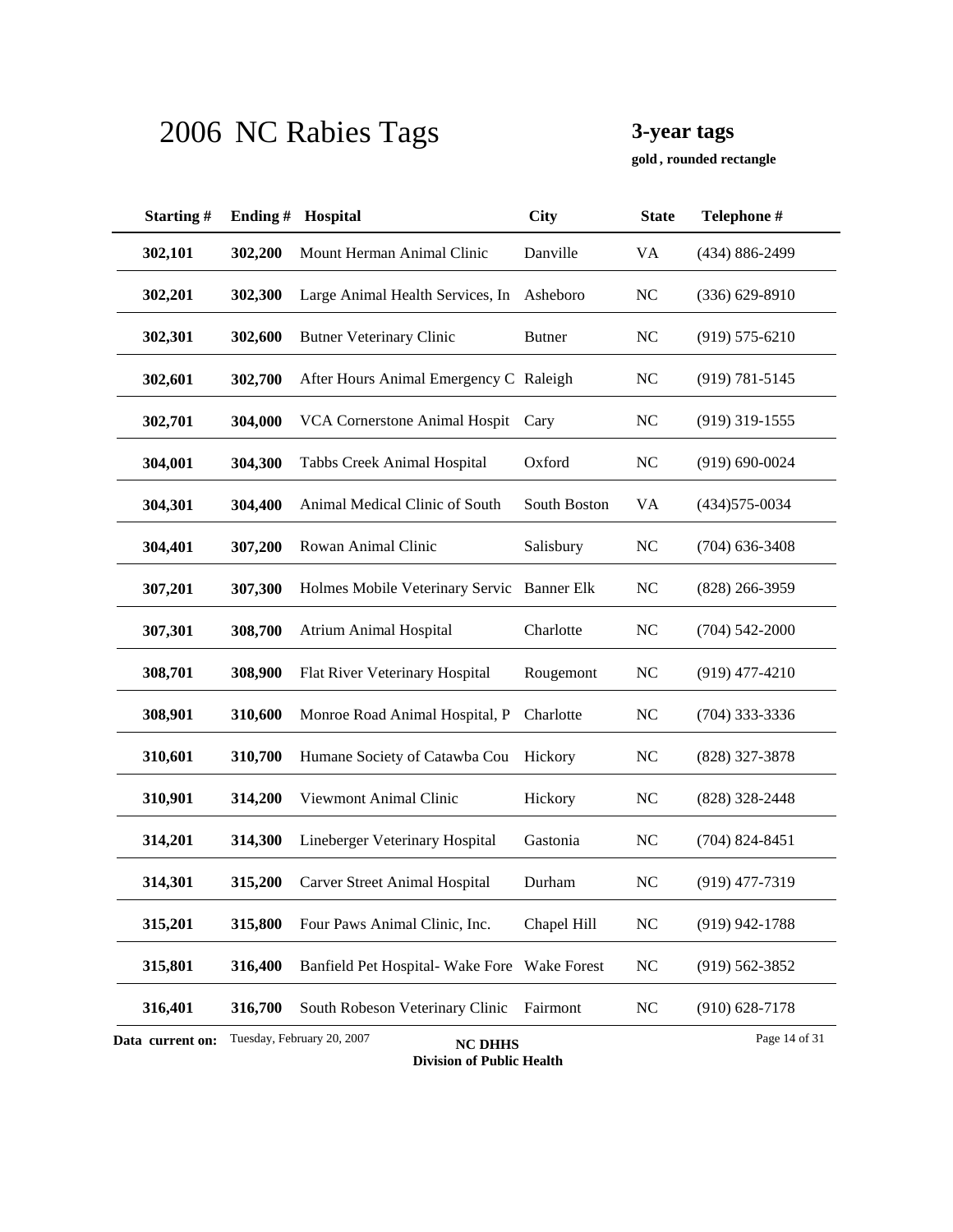**, rounded rectangle gold**

| Starting#        | Ending# | Hospital                                     | <b>City</b>           | <b>State</b>   | Telephone #        |
|------------------|---------|----------------------------------------------|-----------------------|----------------|--------------------|
| 316,701          | 316,900 | Carolina Cat Clinic                          | Gastonia              | NC             | $(704)$ 865-5554   |
| 316,901          | 317,700 | Heartwood Animal Hospital                    | Youngsville           | N <sub>C</sub> | $(919) 570 - 9311$ |
| 317,701          | 318,000 | Asheville Veterinary House Call              | Asheville             | <b>NC</b>      | $(828)$ 254-2221   |
| 318,001          | 318,200 | Mountain Laurel Mobile Vet. Ser              | Lenoir                | <b>NC</b>      | $(828)$ 758-7860   |
| 318,201          | 318,400 | Large Animal Medicine and Surg               | Salisbury             | N <sub>C</sub> | $(704)$ 637-0546   |
| 318,401          | 319,200 | Wayne County Animal Control                  | Goldsboro             | <b>NC</b>      | $(919) 731 - 1439$ |
| 319,201          | 320,000 | Oak Grove Animal Hospital                    | Durham                | N <sub>C</sub> | $(919) 598 - 0001$ |
| 320,001          | 320,100 | Oriental Pet Clinic                          | Oriental              | <b>NC</b>      | $(252)$ 249-2775   |
| 320,101          | 320,500 | Latitude 36 Mobile Veterinary Se             | <b>Walnut Cove</b>    | N <sub>C</sub> | $(336) 593 - 5422$ |
| 320,501          | 320,600 | Richard D. Kirkman, D.V.M.                   | Siler City            | N <sub>C</sub> | $(919) 742 - 5500$ |
| 320,601          | 320,800 | Lexington Large Animal Medicin Lexington     |                       | <b>NC</b>      | $(336)$ 787-4901   |
| 320,801          | 321,000 | Greene County Health Dept                    | Snow Hill             | <b>NC</b>      | $(252)$ 747-8183   |
| 321,001          | 321,200 | All Creatures Pet Hospital                   | Stanley               | N <sub>C</sub> | $(704)$ 263-1366   |
| 321,201          | 321,500 | Mobile Veter. Care of South Char Charlotte   |                       | NC             | $(704)$ 458-4928   |
| 321,501          | 321,800 | <b>Bunn Animal Hospital</b>                  | <b>Bunn</b>           | NC             | $(919)$ 496-7401   |
| 321,801          | 322,200 | Veterinary Express Mobile Clinic             | Raleigh               | N <sub>C</sub> | $(919) 577 - 2243$ |
| 322,201          | 325,000 | Indian Trail Animal Hospital                 | Indian Trail          | <b>NC</b>      | $(704)$ 821-7040   |
| 325,001          | 325,100 | All Walks of Life Mobile Vet. Se             | <b>Willow Springs</b> | <b>NC</b>      | $(919)$ 567-2965   |
| 325,101          | 325,700 | Greenock Farm Veterinary Hospit Midland      |                       | $\rm NC$       | $(704)$ 455-3004   |
| Data current on: |         | Tuesday, February 20, 2007<br><b>NC DHHS</b> |                       |                | Page 15 of 31      |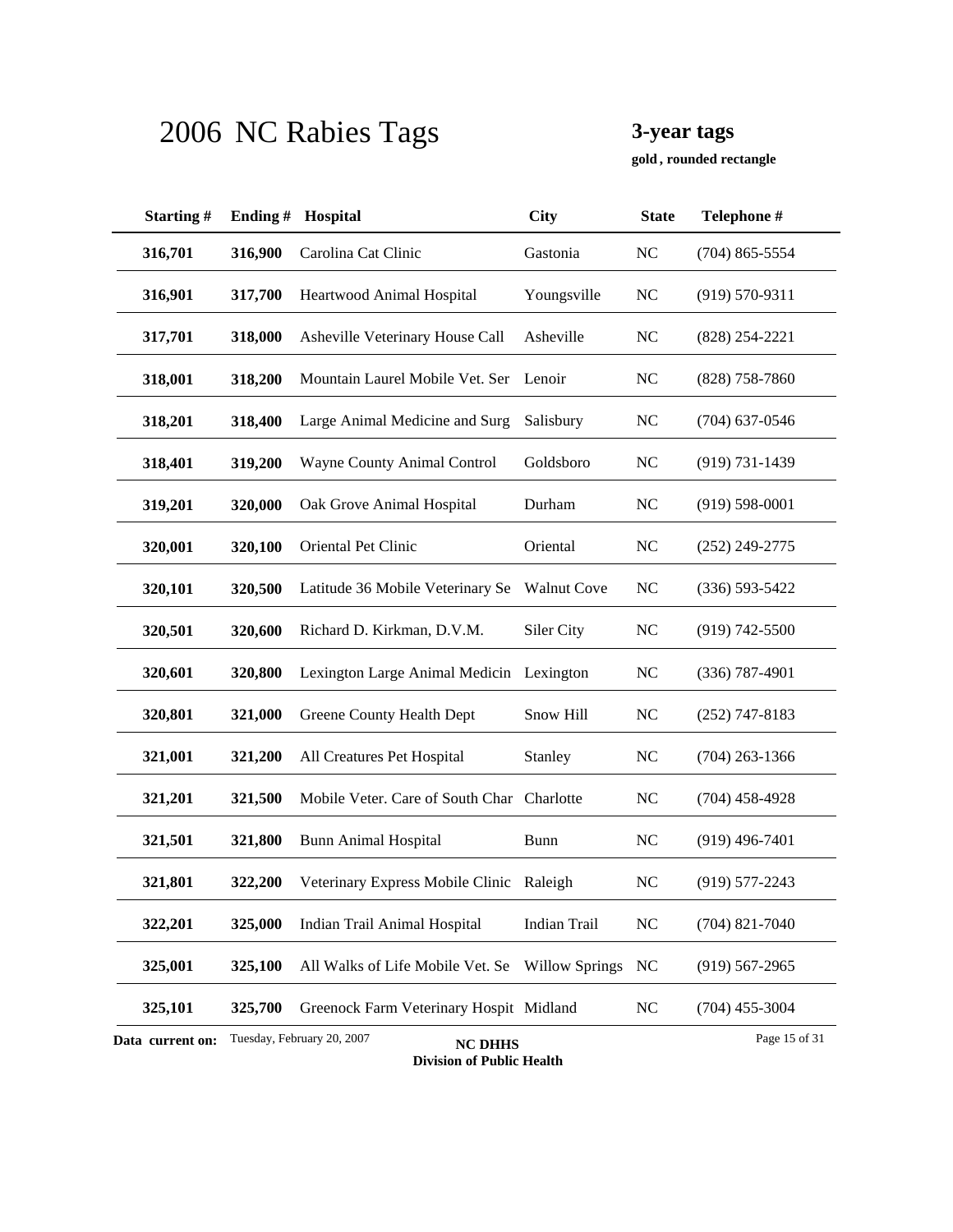**, rounded rectangle gold**

| Starting#        | Ending# | Hospital                                      | <b>City</b> | <b>State</b>   | Telephone #        |
|------------------|---------|-----------------------------------------------|-------------|----------------|--------------------|
| 325,701          | 326,000 | West Cary Animal Hospital                     | Cary        | N <sub>C</sub> | $(919)$ 303-1611   |
| 326,001          | 326,800 | Academy East Veterinary Hospita Fuquay-Varina |             | N <sub>C</sub> | $(919) 552 - 1040$ |
| 326,801          | 326,900 | Hickory Animal Hospital                       | Hickory     | <b>NC</b>      | (828) 327-3353     |
| 326,901          | 327,500 | <b>Community Animal Hospital</b>              | Wendell     | <b>NC</b>      | $(919)$ 365-6302   |
| 327,501          | 327,600 | Mobile Veterinary Services                    | Raleigh     | <b>NC</b>      | $(919)$ 413-2956   |
| 327,601          | 327,700 | Springs Road Animal Hospital                  | Hickory     | <b>NC</b>      | $(828)$ 256-2151   |
| 327,701          | 328,000 | Dickson Animal Clinic, P.A.                   | Gastonia    | <b>NC</b>      | $(704)$ 824-9160   |
| 328,001          | 328,600 | Greater Charlotte Mobile Veterin              | Charlotte   | <b>NC</b>      | $(704)$ 522-0677   |
| 328,601          | 328,900 | Freer Animal Hospital                         | Mt. Airy    | N <sub>C</sub> | $(336) 786 - 5197$ |
| 328,901          | 329,000 | Dr Sherri Harrison                            | Wake Forest | N <sub>C</sub> | $(919)$ 427-9247   |
| 329,001          | 329,300 | Haw Creek Animal Hospital of A                | Asheville   | <b>NC</b>      | $(828)$ 298-1678   |
| 329,301          | 329,900 | Banfield Pet Hospital of Cary #5              | Cary        | <b>NC</b>      | $(919) 858 - 8450$ |
| 329,901          | 330,000 | Healing Springs Animal Hospital               | Galax       | VA             | $(276)$ 236-5103   |
| 330,001          | 330,700 | Lake Wheeler Veterinary Hospita Raleigh       |             | <b>NC</b>      | $(919) 829 - 5511$ |
| 330,701          | 331,000 | Western Wake Veterinary Service Apex          |             | <b>NC</b>      | $(919)$ 362-1344   |
| 331,001          | 331,400 | Academy Veterinary Hospital-Du Durham         |             | <b>NC</b>      | $(919) 688 - 6628$ |
| 331,401          | 332,100 | Animal Hospital of Marion                     | Marion      | NC             | (828) 724-4774     |
| 332,101          | 333,200 | Brookwood Veterinary Clinic, P.               | Raleigh     | <b>NC</b>      | $(919)$ 779-2940   |
| 333,201          | 333,300 | Banfield Pet Hospital of Arden #              | Arden       | <b>NC</b>      | $(828) 681 - 0519$ |
| Data current on: |         | Tuesday, February 20, 2007<br><b>NC DHHS</b>  |             |                | Page 16 of 31      |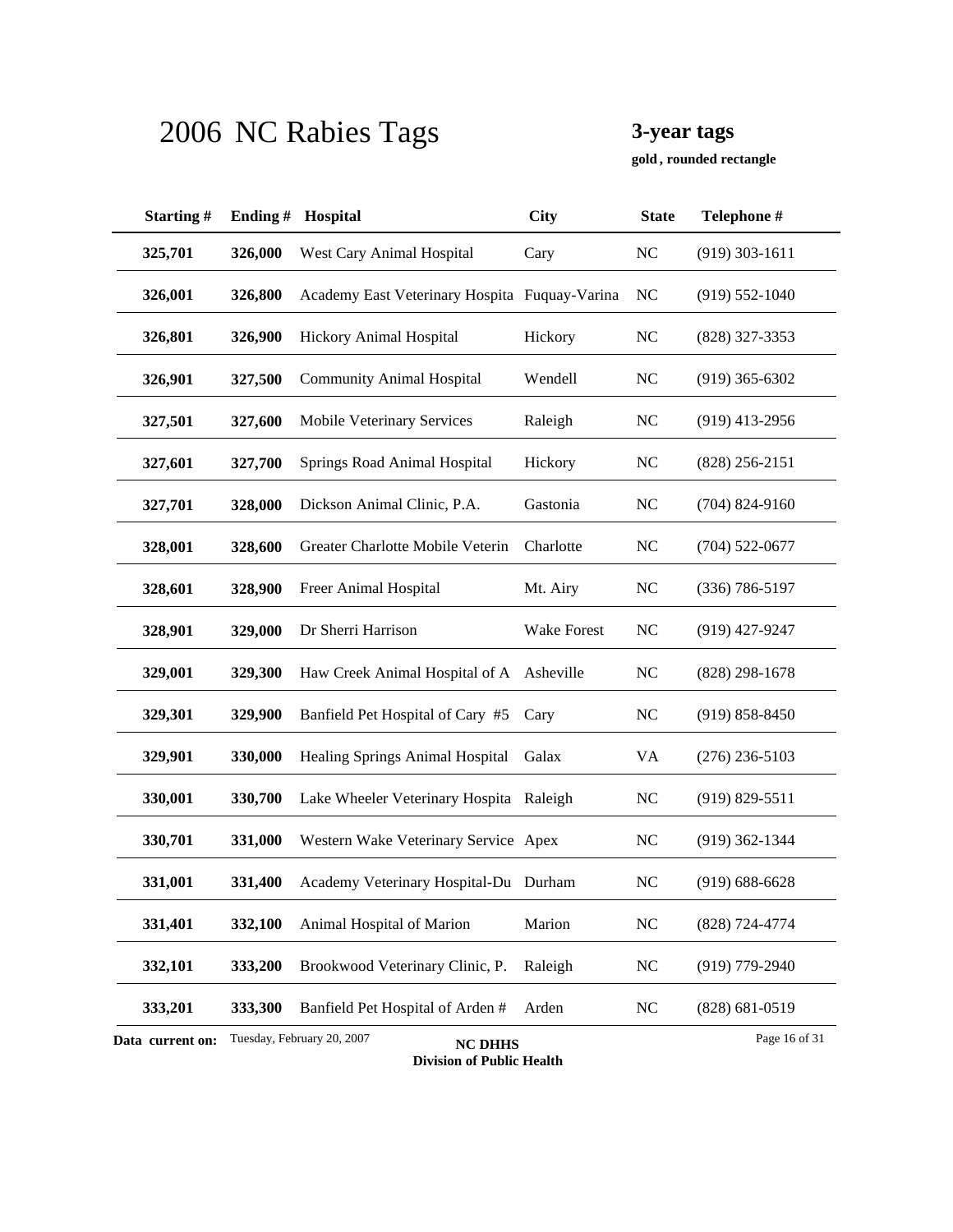**, rounded rectangle gold**

| Starting#        | Ending# | Hospital                                     | <b>City</b>  | <b>State</b> | Telephone #        |
|------------------|---------|----------------------------------------------|--------------|--------------|--------------------|
| 333,301          | 333,600 | Mocksville Animal Hospital                   | Mocksville   | NC           | $(336)$ 413-6011   |
| 333,601          | 333,900 | <b>ABEVET</b>                                | Pittsboro    | NC           | $(919)$ 933-8680   |
| 333,901          | 334,000 | Nature Veterinary Center                     | South Hill   | VA           | $(434)$ 447-3553   |
| 334,001          | 334,100 | Carolina Vet. Spec. Huntersville             | Huntersville | <b>NC</b>    | $(704)$ 949-1100   |
| 334,101          | 334,200 | Brentwood Veterinary Center, P.              | Wilson       | <b>NC</b>    | $(252)$ 243-6252   |
| 334,201          | 334,500 | Iredell Companion Animal Hospit Statesville  |              | <b>NC</b>    | $(704)$ 872-4090   |
| 334,501          | 335,300 | Ashe Animal Clinic                           | Jefferson    | NC           | $(336)$ 246-2341   |
| 335,301          | 335,600 | Banfield Pet Hospital #1095                  | Mooresville  | NC           | $(704)$ 799-3812   |
| 335,601          | 335,800 | <b>Buckley Animal Hospital</b>               | Charlotte    | NC           | $(704)$ 540-5077   |
| 335,801          | 335,900 | Large Animal Veterinary Service              | Siler City   | NC           | $(919)$ 663-5996   |
| 335,901          | 336,000 | Eastern Equine Veterinary Clinic             | Walstonburg  | <b>NC</b>    | $(252)$ 753-3162   |
| 336,001          | 336,900 | Ridgeway Animal Clinic                       | New Bern     | NC           | $(252)$ 633-1204   |
| 336,901          | 337,000 | Ghiloni Mobile Vet Service                   | Raleigh      | NC           | $(919)$ 212-0026   |
| 337,001          | 337,100 | Greystone Animal Hospital                    | Raleigh      | NC           | $(919) 676 - 1711$ |
| 337,101          | 338,000 | Poplar Animal Hospital                       | Concord      | NC           | $(704)$ 795-7200   |
| 338,001          | 338,100 | Burlington Animal Shelter/Adopti Haw River   |              | NC           | $(336) 578 - 0343$ |
| 338,101          | 339,700 | Animal Hospital of Kannapolis                | Kannapolis   | <b>NC</b>    | $(704)$ 938-4606   |
| 339,701          | 339,900 | O'Hara Veterinary Clinic                     | Charlotte    | $\rm NC$     | $(704)$ 372-2537   |
| 339,901          | 340,000 | Bar None Mobile Veterinary Serv Clayton      |              | <b>NC</b>    | $(919)$ 772-9400   |
| Data current on: |         | Tuesday, February 20, 2007<br><b>NC DHHS</b> |              |              | Page 17 of 31      |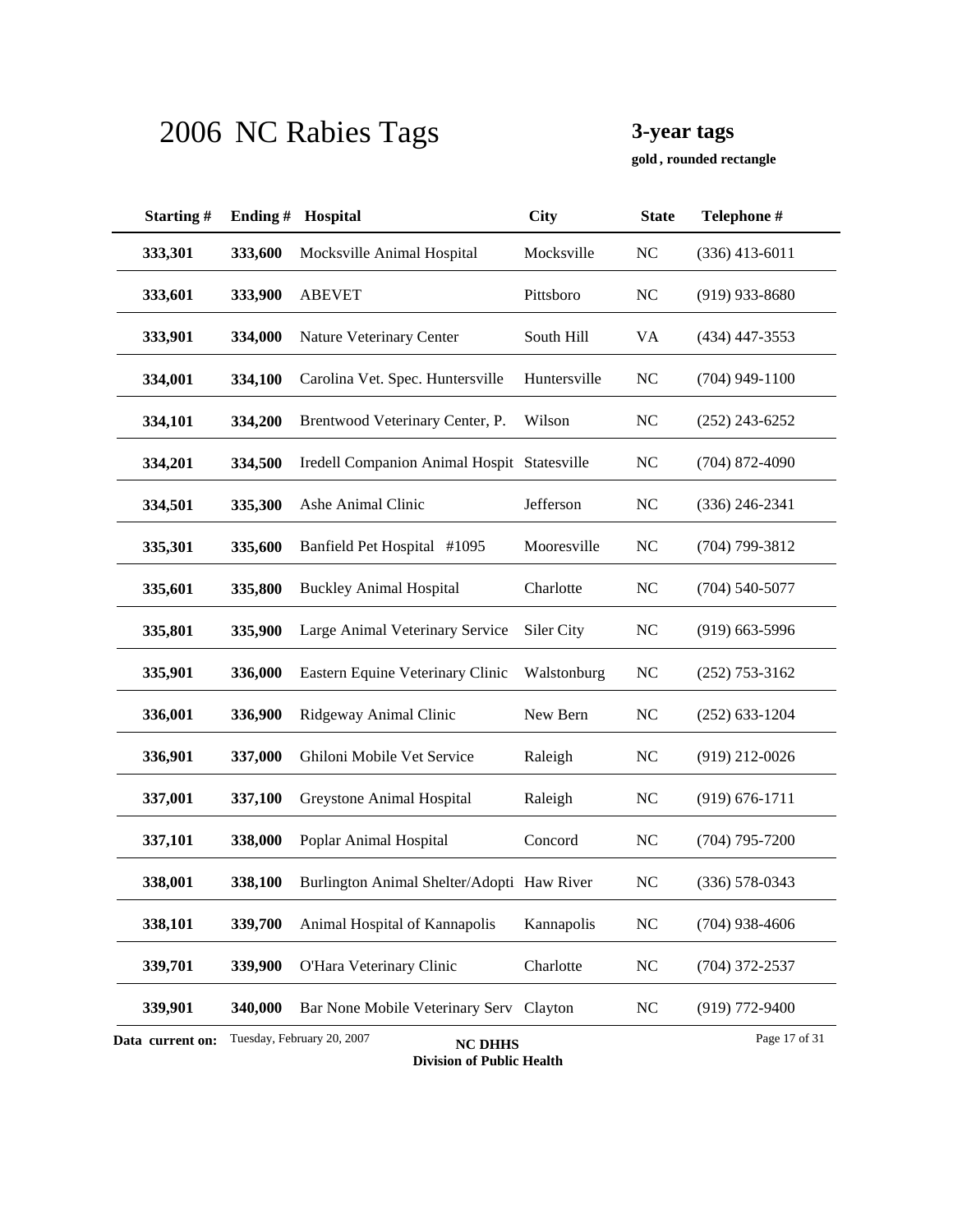**, rounded rectangle gold**

| Starting#        | Ending# | Hospital                                     | <b>City</b> | <b>State</b>   | Telephone #        |
|------------------|---------|----------------------------------------------|-------------|----------------|--------------------|
| 340,001          | 340,400 | Animal Kingdom Veterinary Hos                | Cary        | NC             | $(919)$ 460-9111   |
| 340,401          | 340,500 | Dr James H. Rogers                           | Statesville | <b>NC</b>      | $(704)$ 876-1933   |
| 340,501          | 340,900 | Hemlock Bluffs Animal Hospital               | Cary        | <b>NC</b>      | $(919)$ 362-1223   |
| 340,901          | 341,300 | <b>Bridges Mobile Services</b>               | Grover      | <b>NC</b>      | $(704)$ 937-3300   |
| 341,301          | 341,400 | Dr Charles Loops                             | Pittsboro   | NC             | $(919) 542 - 0442$ |
| 341,401          | 342,200 | Armadale Animal Hospital                     | Raleigh     | <b>NC</b>      | $(919) 518 - 1744$ |
| 342,201          | 342,300 | Clarksville Veterinary Clinic                | Clarksville | VA             | $(434)$ 374-0166   |
| 342,301          | 343,000 | Lake Pine Animal Hospital                    | Apex        | N <sub>C</sub> | $(919)$ 380-1157   |
| 343,001          | 343,800 | Watauga Veterinary Hospital                  | Boone       | NC             | $(828)$ 297-3300   |
| 343,801          | 344,200 | Crepe Myrtle Animal Hospital                 | Angier      | <b>NC</b>      | $(919)$ 639-8387   |
| 344,201          | 344,300 | The Nicks Road Veterinary Clini              | Mebane      | NC             | $(919)$ 304-2337   |
| 344,301          | 347,100 | Matthews Animal Clinic, P.A.                 | Matthews    | <b>NC</b>      | $(704)$ 847-9856   |
| 347,101          | 347,400 | Knightdale Animal Hospital                   | Knightdale  | <b>NC</b>      | $(919)$ 261-8811   |
| 347,401          | 348,000 | Animal Medical Center of Garner              | Garner      | <b>NC</b>      | $(919)$ 779-8887   |
| 348,001          | 349,300 | Animal Hospital of East Burke, P. Valdese    |             | <b>NC</b>      | (828) 874-8387     |
| 349,301          | 349,500 | Crepe Myrtle Animal Hospital                 | Angier      | NC             | $(919)$ 639-8387   |
| 349,501          | 349,700 | <b>Berkeley Veterinary Clinic</b>            | Goldsboro   | <b>NC</b>      | $(919)$ 778-5398   |
| 349,701          | 350,000 | Animal Care Clinic of Laurinburg Laurinburg  |             | <b>NC</b>      | $(910)$ 277-7231   |
| 350,001          | 352,400 | Pamlico Animal Hospital                      | Washington  | <b>NC</b>      | $(252)$ 946-2834   |
| Data current on: |         | Tuesday, February 20, 2007<br><b>NC DHHS</b> |             |                | Page 18 of 31      |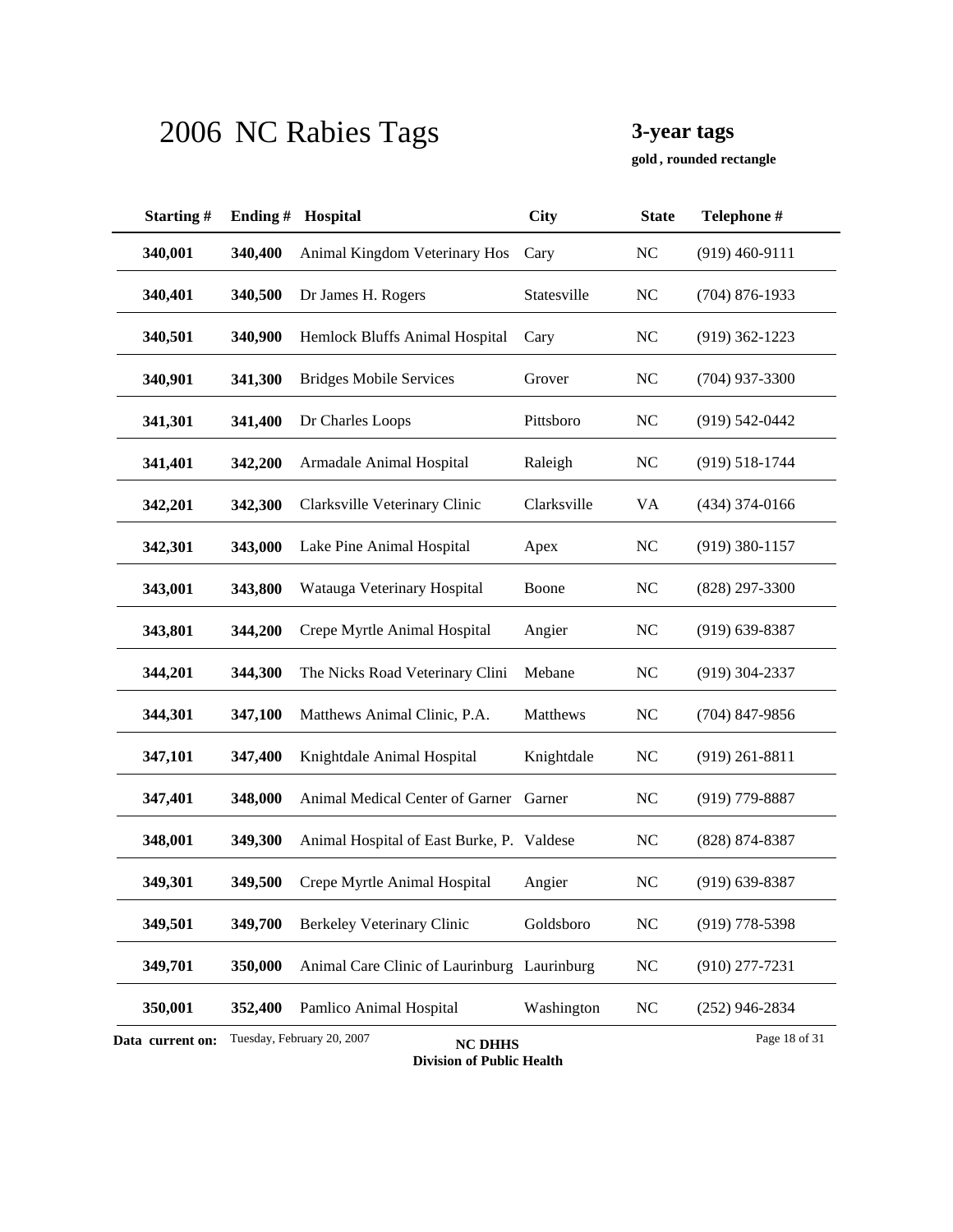**, rounded rectangle gold**

| Starting#                                                                         | Ending# | Hospital                                    | <b>City</b>   | <b>State</b>   | Telephone #        |  |
|-----------------------------------------------------------------------------------|---------|---------------------------------------------|---------------|----------------|--------------------|--|
| 352,401                                                                           | 352,800 | Gabriel's Creek Veterinary Clinic           | Mars Hill     | NC             | $(828) 689 - 9128$ |  |
| 352,801                                                                           | 353,200 | North College Road Animal Hosp Wilmington   |               | N <sub>C</sub> | $(910)$ 452-2273   |  |
| 353,201                                                                           | 355,000 | Falls Village Veterinary Hospital           | Raleigh       | <b>NC</b>      | $(919) 847 - 0141$ |  |
| 355,001                                                                           | 355,100 | Humane Society of Concord/Grea Concord      |               | NC             | $(704) 782 - 9416$ |  |
| 355,101                                                                           | 355,800 | Goose Creek Animal Hospital                 | Sunbury       | NC             | $(252)$ 465-4831   |  |
| 355,801                                                                           | 356,200 | Veterinary Home Services                    | Raleigh       | N <sub>C</sub> | $(919)$ 847-2255   |  |
| 356,201                                                                           | 356,600 | Pamlico Co Health Dept                      | Bayboro       | <b>NC</b>      | $(252)$ 745-5634   |  |
| 356,601                                                                           | 357,800 | Arendell Animal Hospital, P.A.              | Morehead City | <b>NC</b>      | $(252)$ 726-4998   |  |
| 357,801                                                                           | 359,000 | <b>Locust Animal Clinic</b>                 | Locust        | N <sub>C</sub> | $(704) 888 - 6590$ |  |
| 359,001                                                                           | 359,200 | Dr Kate's Mobile Veterinary Prac            | Raleigh       | <b>NC</b>      | $(919) 832 - 2000$ |  |
| 359,201                                                                           | 359,400 | Close Calls, PLLC                           | Raleigh       | NC             | $(919) 749 - 3590$ |  |
| 359,401                                                                           | 360,700 | Morganton Animal Clinic                     | Morganton     | N <sub>C</sub> | $(828)$ 433-9265   |  |
| 360,701                                                                           | 361,300 | Fisher Veterinary Hospital, P.A.            | Raleigh       | N <sub>C</sub> | $(919) 790 - 0412$ |  |
| 361,301                                                                           | 361,400 | Triangle Veterinary Emergency C Durham      |               | <b>NC</b>      | $(919)$ 489-0615   |  |
| 361,401                                                                           | 361,500 | Veterinary Spec Hospital of the C           | Cary          | <b>NC</b>      | $(919)$ 233-4911   |  |
| 361,501                                                                           | 361,800 | Chatham Veterinary Service, P.A. Siler City |               | NC             | $(919) 742 - 4441$ |  |
| 361,801                                                                           | 362,500 | Cary Veterinary Hospital                    | Cary          | <b>NC</b>      | $(919)$ 469-0947   |  |
| 362,501                                                                           | 362,700 | Healthy Pets Mobile Vet                     | Raleigh       | <b>NC</b>      | $(919)$ 329-7387   |  |
| 362,701                                                                           | 362,800 | Matthew Turner DVM                          | Faison        | <b>NC</b>      | $(910)$ 385-6222   |  |
| Tuesday, February 20, 2007<br>Page 19 of 31<br>Data current on:<br><b>NC DHHS</b> |         |                                             |               |                |                    |  |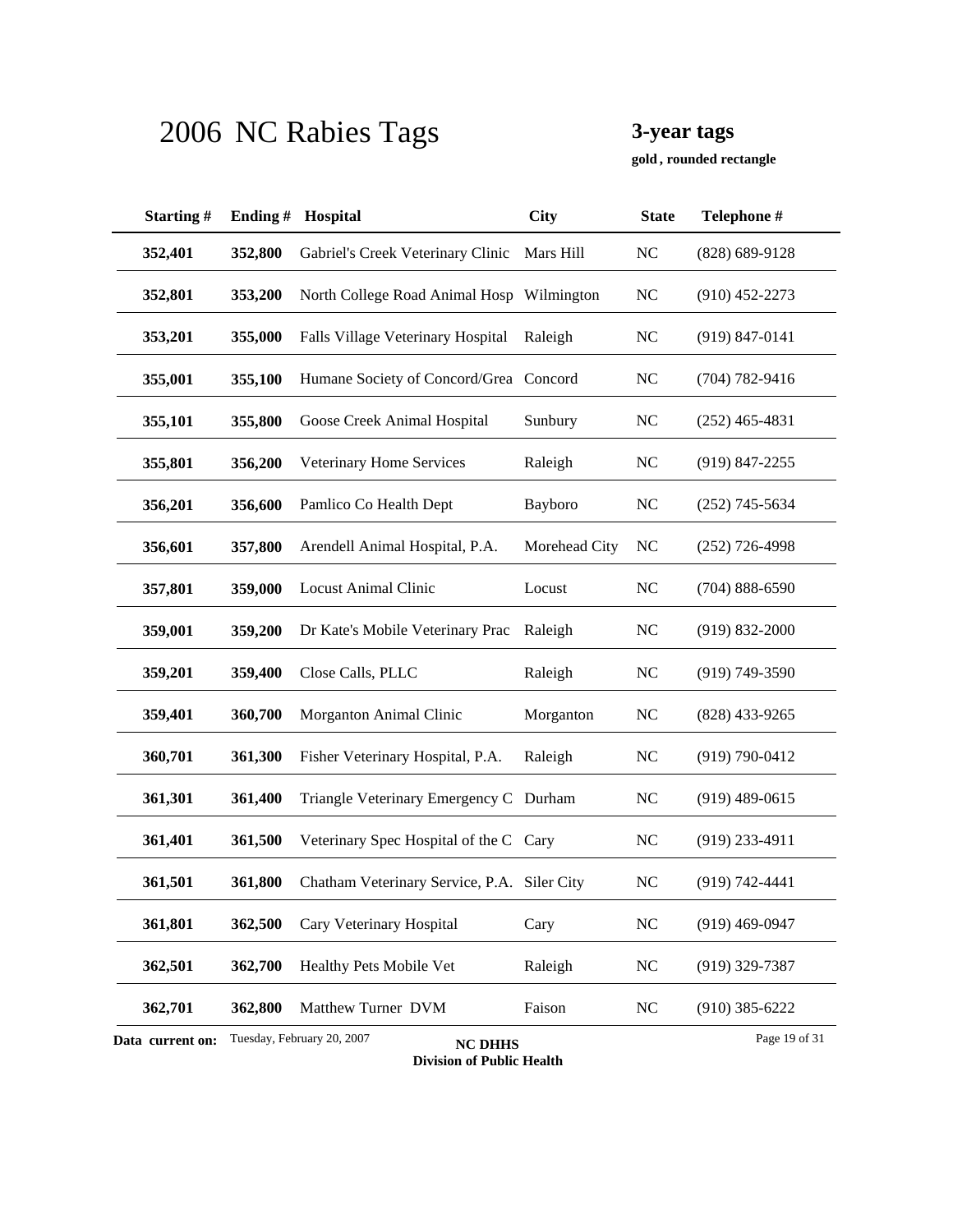**, rounded rectangle gold**

| Starting#        | Ending# | Hospital                                     | <b>City</b>     | <b>State</b>   | Telephone #        |
|------------------|---------|----------------------------------------------|-----------------|----------------|--------------------|
| 362,801          | 363,300 | Mobile Vet to Pet Service & Clini Hickory    |                 | N <sub>C</sub> | $(828)$ 446-9838   |
| 363,301          | 364,300 | Live Oak Veterinary Hospital                 | <b>Beaufort</b> | N <sub>C</sub> | $(252) 504 - 2097$ |
| 364,301          | 365,100 | Weddington Animal Hospital                   | Matthews        | NC             | $(704)$ 847-8466   |
| 365,101          | 365,700 | Mebane Pet Clinic                            | Mebane          | N <sub>C</sub> | $(919)$ 304-5200   |
| 365,701          | 366,200 | <b>Plantation Animal Hospital</b>            | Clayton         | N <sub>C</sub> | $(919)$ 359-9977   |
| 366,201          | 366,900 | Dr Bradlers' Animal House Calls              | Hampstead       | <b>NC</b>      | $(910)$ 686-4806   |
| 366,901          | 368,700 | SouthPark Animal Hospital                    | Charlotte       | N <sub>C</sub> | $(704)$ 523-3457   |
| 368,701          | 369,000 | Wellness Office & Prev Care                  | Jacksonville    | N <sub>C</sub> | $(910)$ 330-0481   |
| 369,001          | 369,100 | <b>Avery Animal Hospital</b>                 | Newland         | NC             | $(828)$ 733-9810   |
| 369,101          | 369,700 | Cleveland School Animal Hospita Garner       |                 | NC             | $(919) 662 - 7387$ |
| 369,701          | 369,800 | Kindness Mobile Spay-Neuter Cli Maysville    |                 | <b>NC</b>      | $(252)$ 422-6770   |
| 369,801          | 371,000 | Piedmont Veterinary Clinic                   | Hillsborough    | N <sub>C</sub> | $(919) 732 - 2569$ |
| 371,001          | 373,000 | Lakewood Veterinary Hospital, P. Mooresville |                 | N <sub>C</sub> | $(704)$ 662-6077   |
| 373,001          | 373,100 | Second Chance Pet Adoptions                  | Raleigh         | <b>NC</b>      | $(919) 851 - 8404$ |
| 373,101          | 373,400 | Veterinary Housecalls/Mobile Ca              | Charlotte       | <b>NC</b>      | $(704)$ 523-5534   |
| 373,401          | 374,800 | Piedmont Veterinary Clinic                   | Mebane          | N <sub>C</sub> | $(919) 563 - 6080$ |
| 374,801          | 375,300 | Woodlawn Animal Hospital, P.A. Charlotte     |                 | N <sub>C</sub> | $(704)$ 523-3576   |
| 375,301          | 375,500 | Banfield Pet Hospital of Aberdee             | Aberdeen        | <b>NC</b>      | $(910)$ 692-4931   |
| 375,501          | 375,600 | Larry K. Watts, DVM                          | Statesville     | <b>NC</b>      | $(704)$ 878-2371   |
| Data current on: |         | Tuesday, February 20, 2007<br><b>NC DHHS</b> |                 |                | Page 20 of 31      |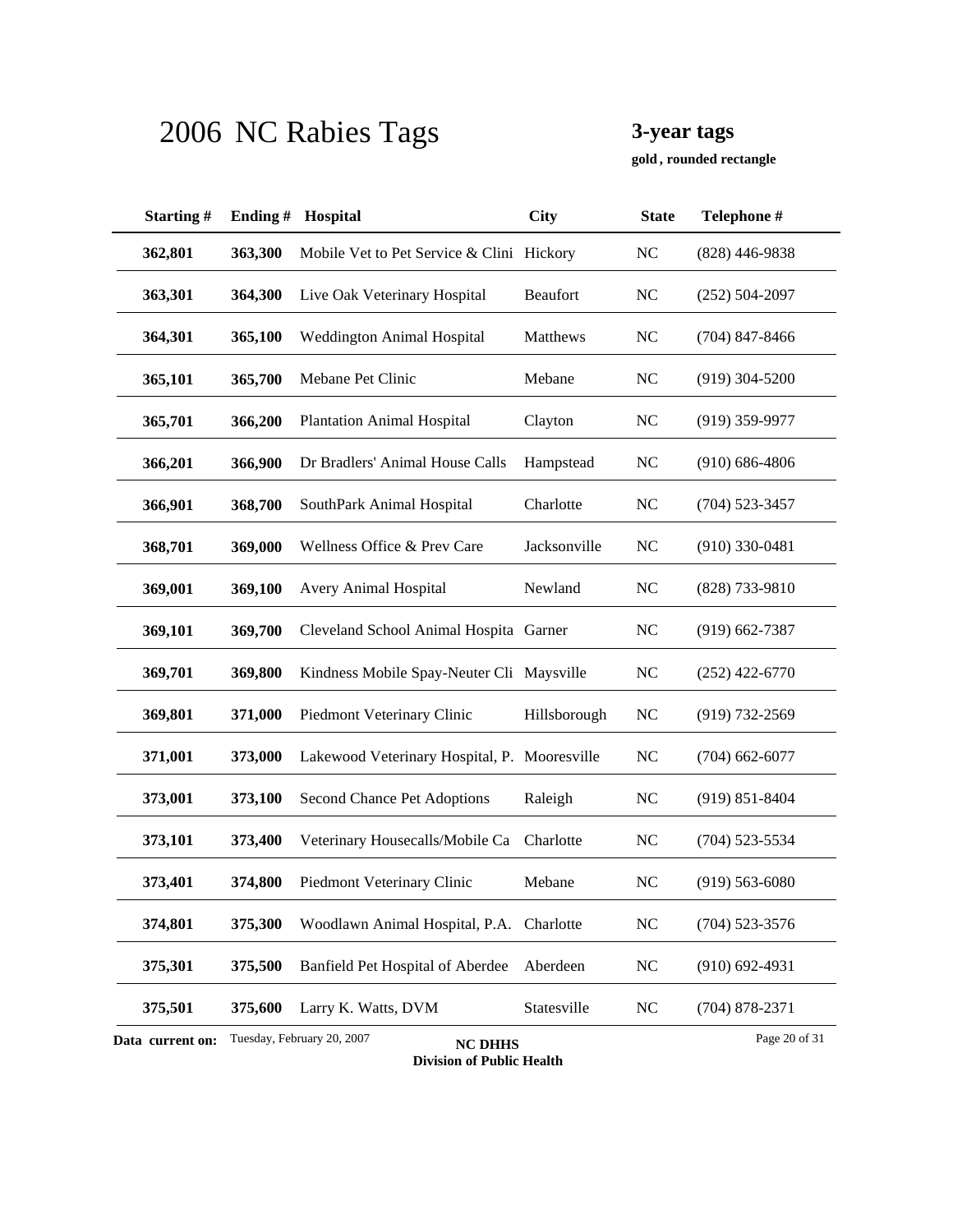**, rounded rectangle gold**

| Starting#        | Ending# | Hospital                                        | City                  | <b>State</b>   | Telephone #        |
|------------------|---------|-------------------------------------------------|-----------------------|----------------|--------------------|
| 375,601          | 375,800 | Paws & Claws Mobile Vet                         | Huntersville          | <b>NC</b>      | $(704)$ 779-4200   |
| 375,801          | 376,300 | Four Paws Veterinary Hospital                   | Southport             | NC             | $(910)$ 457-7387   |
| 376,301          | 377,300 | Banfield Pet Hospital Pineville #               | Pineville             | <b>NC</b>      | $(704)$ 542-8339   |
| 377,301          | 377,400 | <b>Banfield Pet Hospital of Burlingt</b>        | Burlington            | N <sub>C</sub> | (336) 524-9106     |
| 377,401          | 377,500 | All Saints Animal Hospital                      | Hendersonville        | NC             | $(828)$ 697-1717   |
| 377,501          | 378,000 | <b>Bame-Beagle Mobile Veterinary</b>            | Burlington            | N <sub>C</sub> | $(336)$ 421-5315   |
| 378,001          | 378,600 | Northwest Animal Hospital                       | Oak Ridge             | N <sub>C</sub> | $(336)$ 643-8984   |
| 378,601          | 378,700 | Vet Mobile                                      | Cary                  | N <sub>C</sub> | $(919)$ 467-6297   |
| 378,701          | 379,300 | Sandhill Veterinary Hospital                    | <b>Southern Pines</b> | N <sub>C</sub> | $(910)$ 692-3551   |
| 379,301          | 379,800 | Mid-Way Veterinary Clinic                       | <b>Bear Creek</b>     | N <sub>C</sub> | $(919)$ 837-2904   |
| 379,801          | 379,900 | Southern Pines Equine Associates Southern Pines |                       | N <sub>C</sub> | $(910)$ 692-8640   |
| 379,901          | 380,300 | Ambassador Animal Hospital                      | Greensboro            | <b>NC</b>      | $(336)$ 379-1227   |
| 380,301          | 380,400 | <b>NCSU CVM Mobile Surgery</b>                  | Raleigh               | NC             | $(919) 606 - 2752$ |
| 380,401          | 380,500 | Katherine DeVore, D.V.M.                        | <b>High Point</b>     | N <sub>C</sub> | $(336)$ 431-0038   |
| 380,501          | 380,800 | Davis Animal Hospital                           | Statesville           | <b>NC</b>      | $(704)$ 872-6224   |
| 380,801          | 381,000 | Furry Friends Mobile Veterinary                 | Chapel Hill           | NC             | $(919)$ 929-4624   |
| 381,001          | 381,400 | Mitchell Mill Animal Hospital                   | Raleigh               | NC             | $(919)$ 266-8177   |
| 381,401          | 382,400 | Wallace Animal Care Clinic                      | Teachey               | <b>NC</b>      | $(910)$ 285-5454   |
| 382,401          | 383,400 | Animal Hospital                                 | Whiteville            | <b>NC</b>      | $(910) 642 - 3221$ |
| Data current on: |         | Tuesday, February 20, 2007<br><b>NC DHHS</b>    |                       |                | Page 21 of 31      |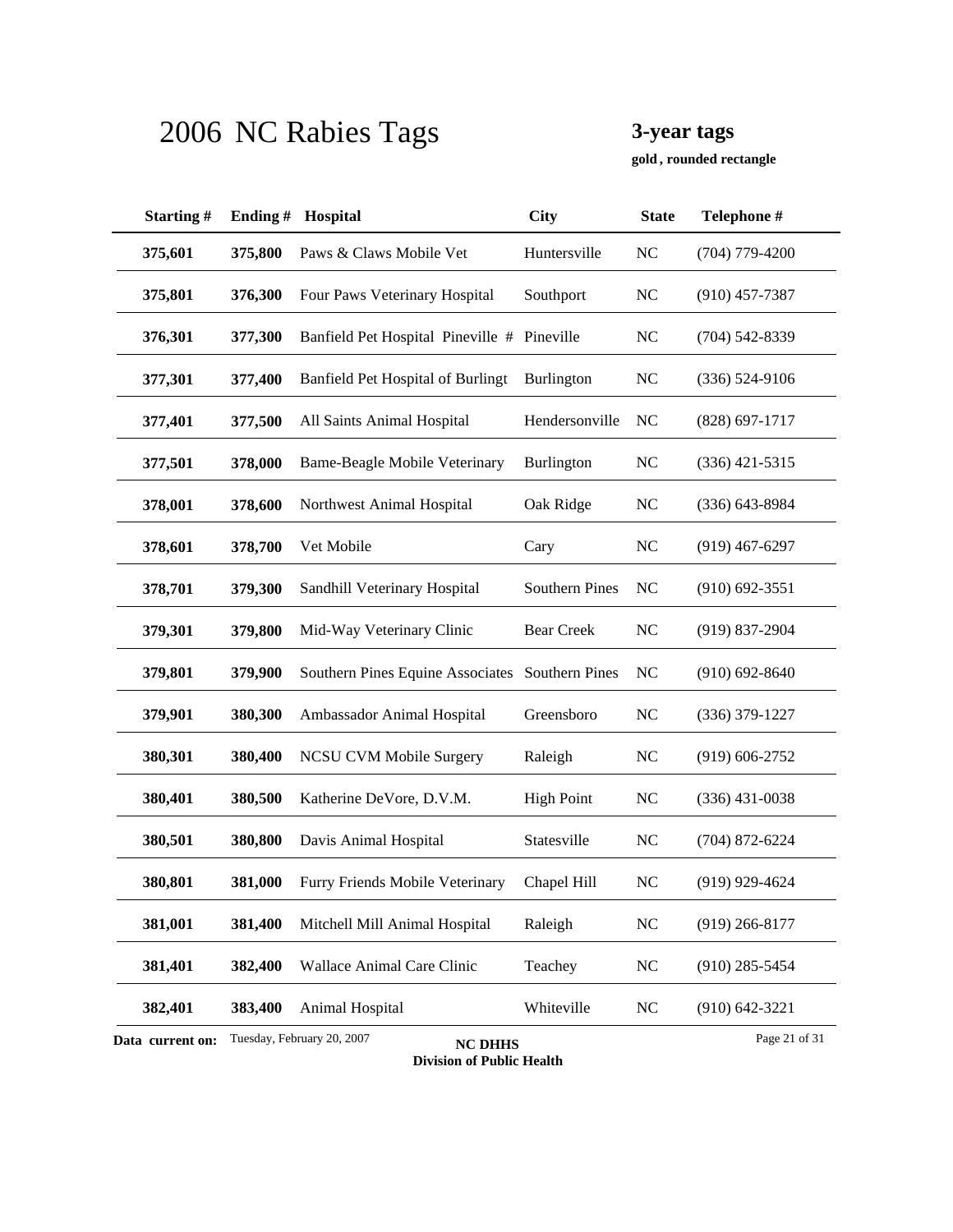**, rounded rectangle gold**

| Starting#        | Ending# | Hospital                                     | City          | <b>State</b>   | Telephone #        |
|------------------|---------|----------------------------------------------|---------------|----------------|--------------------|
| 383,401          | 383,600 | Banfield Pet Hospital Garner #59 Garner      |               | N <sub>C</sub> | $(919)$ 661-1926   |
| 383,601          | 384,800 | Banfield Pet Hospital-Brier Creek Raleigh    |               | N <sub>C</sub> | $(919) 806 - 2960$ |
| 384,801          | 385,000 | Frazier's Mobile Equine                      | Benson        | NC             | $(910)$ 578-8373   |
| 385,001          | 385,500 | Dr Gene Nemechek                             | Wilson        | <b>NC</b>      | $(252)$ 291-0558   |
| 385,501          | 386,500 | <b>Tower Animal Hospital</b>                 | Raleigh       | NC             | $(919)$ 231-8030   |
| 386,501          | 387,000 | Mebane Mobile Veterinary Servi               | Mebane        | N <sub>C</sub> | $(336)$ 421-5197   |
| 387,001          | 387,000 | Animal Medical Center                        | Danville      | VA             | (434) 793-6477     |
| 387,101          | 387,200 | Equine Medical & Acupuncture                 | Fort Mill     | <b>SC</b>      | $(803)$ 517-8734   |
| 387,201          | 387,300 | Equine Express Mobile Veterinar              | New Bern      | N <sub>C</sub> | $(252)$ 670-1110   |
| 387,301          | 387,400 | <b>Tyson Animal Hospital</b>                 | Durham        | <b>NC</b>      | $(919) 544 - 8297$ |
| 387,401          | 387,500 | Dr Ted L. James                              | Salisbury     | NC             | $(704)$ 636-1202   |
| 387,501          | 388,000 | Keel's Critter Mobile Service                | Robersonville | N <sub>C</sub> | $(252) 531 - 4105$ |
| 388,001          | 388,100 | Ross Prezant, DVM                            | Weaverville   | N <sub>C</sub> | $(828)$ 645-6643   |
| 388,101          | 388,400 | Mitchell County Animal Rescue S Morganton    |               | <b>NC</b>      | $(828)$ 765-6952   |
| 388,401          | 388,500 | Lucas Mobile Veterinary Services Clinton     |               | <b>NC</b>      | $(910) 596 - 2897$ |
| 388,501          | 388,600 | Phillips Animal Medical Hospital             | Gastonia      | N <sub>C</sub> | $(704)$ 867-3514   |
| 388,601          | 389,100 | <b>Stewart's Mountain View Animal</b>        | Spruce Pine   | NC             | $(828)$ 765-7059   |
| 389,101          | 389,300 | <b>Grassy Creek Animal Hospital</b>          | Pinnacle      | NC             | $(336)$ 325-2400   |
| 389,301          | 389,400 | Bowman Animal Clinic, Inc.                   | Raleigh       | NC             | $(919) 847 - 6216$ |
| Data current on: |         | Tuesday, February 20, 2007<br><b>NC DHHS</b> |               |                | Page 22 of 31      |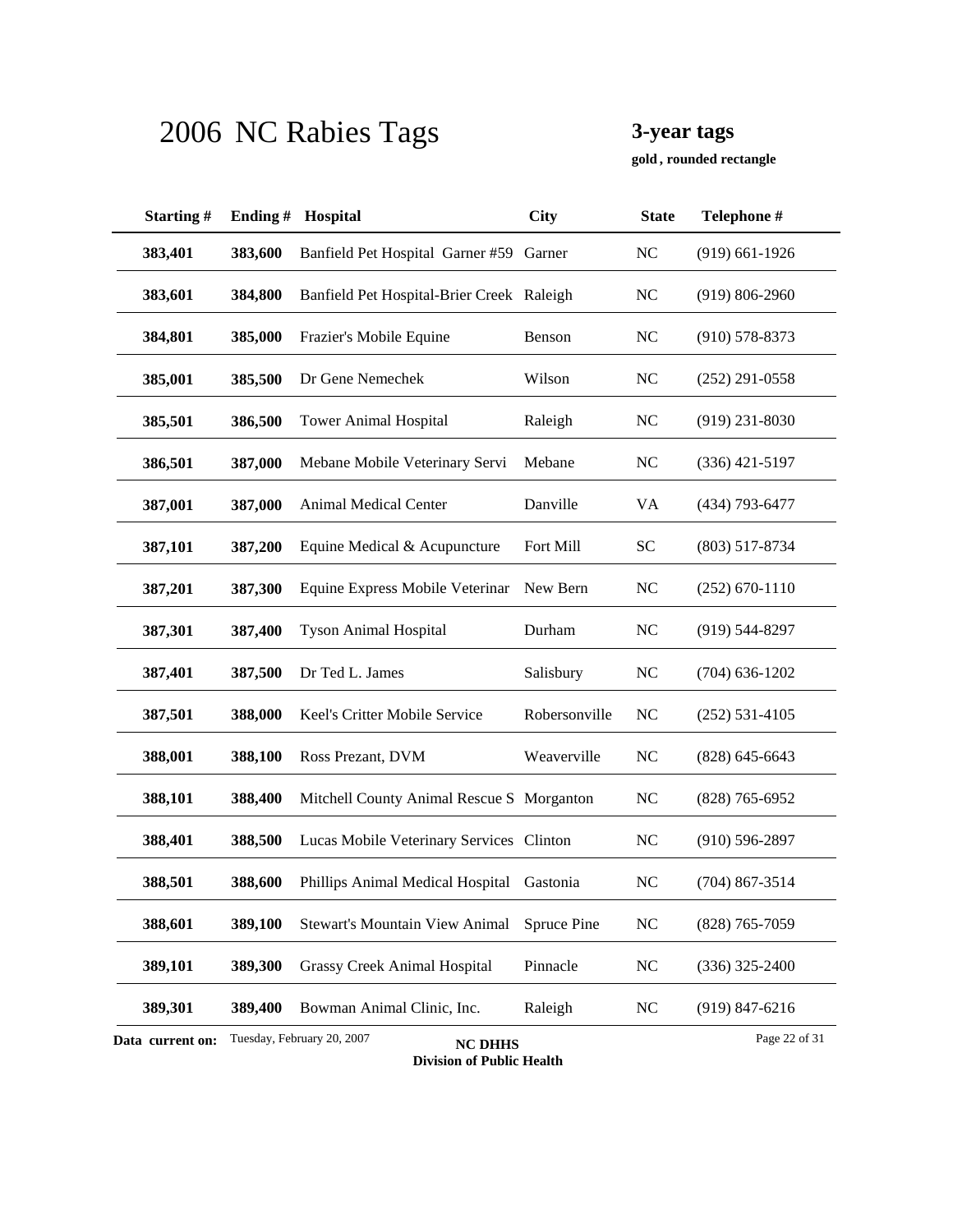**, rounded rectangle gold**

| Starting#        | Ending# | Hospital                                     | <b>City</b>        | <b>State</b>   | Telephone #        |
|------------------|---------|----------------------------------------------|--------------------|----------------|--------------------|
| 389,401          | 389,500 | Lenoir Veterinary Hospital                   | Lenoir             | N <sub>C</sub> | $(828)$ 728-6713   |
| 389,501          | 389,800 | Mitchell County Animal Rescue S Morganton    |                    | <b>NC</b>      | $(828)$ 765-6952   |
| 389,801          | 390,000 | Wilmington Animal Health Care                | Wilmington         | <b>NC</b>      | $(910) 791 - 7101$ |
| 390,001          | 391,100 | Best Friends Mobile Veterinary C             | Asheville          | <b>NC</b>      | (828) 337-8333     |
| 390,101          | 390,200 | <b>Belmont Animal Hospital</b>               | Belmont            | <b>NC</b>      | $(704)$ 825-1330   |
| 390,201          | 390,300 | Rocky Point Animal Hospital                  | <b>Rocky Point</b> | <b>NC</b>      | $(910)$ 602-6633   |
| 390,301          | 390,500 | Banfield Pet Hospital of Arden #             | Arden              | <b>NC</b>      | $(828) 681 - 0519$ |
| 390,501          | 390,700 | Roxboro Road Veterinary Hospit               | Durham             | <b>NC</b>      | $(919)$ 477-9711   |
| 390,701          | 391,100 | Banfield Pet Hospital Garner #59             | Garner             | <b>NC</b>      | $(919)$ 661-1926   |
| 391,101          | 391,200 | Banfield Pet Hospital #1095                  | Mooresville        | N <sub>C</sub> | $(704)$ 799-3812   |
| 391,201          | 391,300 | Chatham County Animal Control                | Pittsboro          | <b>NC</b>      | $(919) 542 - 7203$ |
| 391,301          | 392,300 | <b>Union County Animal Services B</b>        | Monroe             | <b>NC</b>      | $(704)$ 283-2308   |
| 392,301          | 393,300 | Edgecombe County Animal Contr Tarboro        |                    | <b>NC</b>      | $(252)$ 641-7851   |
| 393,301          | 393,500 | Weirick Mobile Veterinary Servi              | Greensboro         | <b>NC</b>      | $(336)$ 340-8686   |
| 393,501          | 393,600 | Animal Hospital of Newton-Cono Newton        |                    | N <sub>C</sub> | $(828)$ 466-2726   |
| 393,601          | 393,800 | Davis Animal Hospital                        | Statesville        | N <sub>C</sub> | $(704)$ 872-6224   |
| 393,801          | 394,000 | The Veterinary Hosp. of Pleasant             | Greensboro         | <b>NC</b>      | $(336)$ 676-8387   |
| 394,001          | 395,000 | Lake Norman Animal Hospital, P. Mooresville  |                    | N <sub>C</sub> | $(704)$ 664-7387   |
| 395,001          | 395,400 | Dr Gene Nemechek                             | Wilson             | <b>NC</b>      | $(252)$ 291-0558   |
| Data current on: |         | Tuesday, February 20, 2007<br><b>NC DHHS</b> |                    |                | Page 23 of 31      |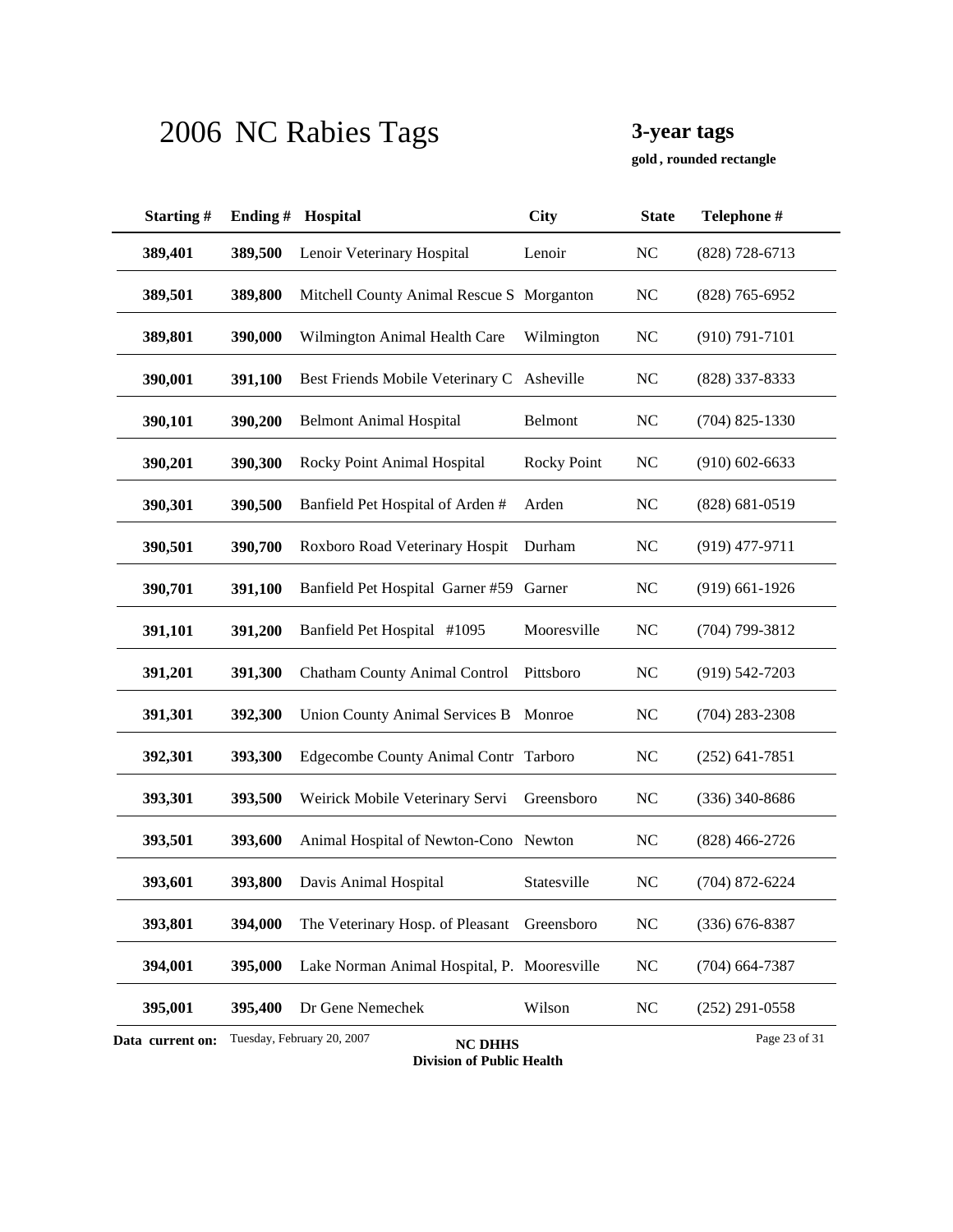**, rounded rectangle gold**

| Starting#        | Ending# | Hospital                                     | <b>City</b>    | <b>State</b>   | Telephone #        |
|------------------|---------|----------------------------------------------|----------------|----------------|--------------------|
| 395,401          | 395,900 | Gandy Animal Hospital                        | Rockingham     | <b>NC</b>      | $(910)$ 997-2518   |
| 395,901          | 396,000 | Homeward Bound Mobile Vet Se                 | Raleigh        | <b>NC</b>      | $(919)$ 847-2500   |
| 396,001          | 397,000 | Asheville Humane Society                     | Asheville      | <b>NC</b>      | $(828)$ 253-6807   |
| 397,001          | 397,500 | Thomasville Veterinary Hospital,             | Thomasville    | <b>NC</b>      | $(336)$ 475-9119   |
| 397,501          | 398,100 | Banfield Pet Hospital-Wake Fore              | Wake Forest    | <b>NC</b>      | $(919) 562 - 3852$ |
| 398,101          | 398,700 | Banfield Pet Hospital Raleigh #              | Raleigh        | <b>NC</b>      | $(919) 790 - 8337$ |
| 398,701          | 398,900 | North Churton Animal Hospital                | Hillsborough   | N <sub>C</sub> | $(919) 644 - 7387$ |
| 398,901          | 399,000 | Bear Creek Mobile Vet Service                | New London     | <b>NC</b>      | $(704)$ 463-7677   |
| 399,001          | 399,100 | All Saints Animal Hospital                   | Hendersonville | NC             | $(828)$ 697-1717   |
| 399,101          | 400,600 | Tar River Veterinary Hospital                | Franklinton    | <b>NC</b>      | $(919)$ 494-5500   |
| 400,601          | 401,100 | Village Animal Hospital                      | Mooresville    | <b>NC</b>      | $(704)$ 660-9663   |
| 401,101          | 401,600 | <b>Iredell County Animal Control</b>         | Statesville    | <b>NC</b>      | $(704)$ 878-5424   |
| 401,601          | 401,700 | Kindness Mobile Spay-Neuter Cli Maysville    |                | <b>NC</b>      | $(252)$ 422-6770   |
| 401,701          | 402,300 | North Mecklenburg Animal Hosp                | Cornelius      | <b>NC</b>      | $(704)$ 892-0207   |
| 402,301          | 402,400 | Eastern Equine Veterinary Clinic             | Walstonburg    | <b>NC</b>      | $(252)$ 753-3162   |
| 402,401          | 402,700 | Bowman Animal Clinic, Inc.                   | Raleigh        | N <sub>C</sub> | $(919) 847 - 6216$ |
| 402,701          | 403,000 | Davis Animal Hospital                        | Statesville    | NC             | $(704)$ 872-6224   |
| 403,001          | 403,100 | <b>Buckley Animal Hospital</b>               | Charlotte      | <b>NC</b>      | $(704) 540 - 5077$ |
| 403,101          | 403,500 | <b>Boulevard Animal Hospital</b>             | Raleigh        | <b>NC</b>      | $(919) 828 - 7468$ |
| Data current on: |         | Tuesday, February 20, 2007<br><b>NC DHHS</b> |                |                | Page 24 of 31      |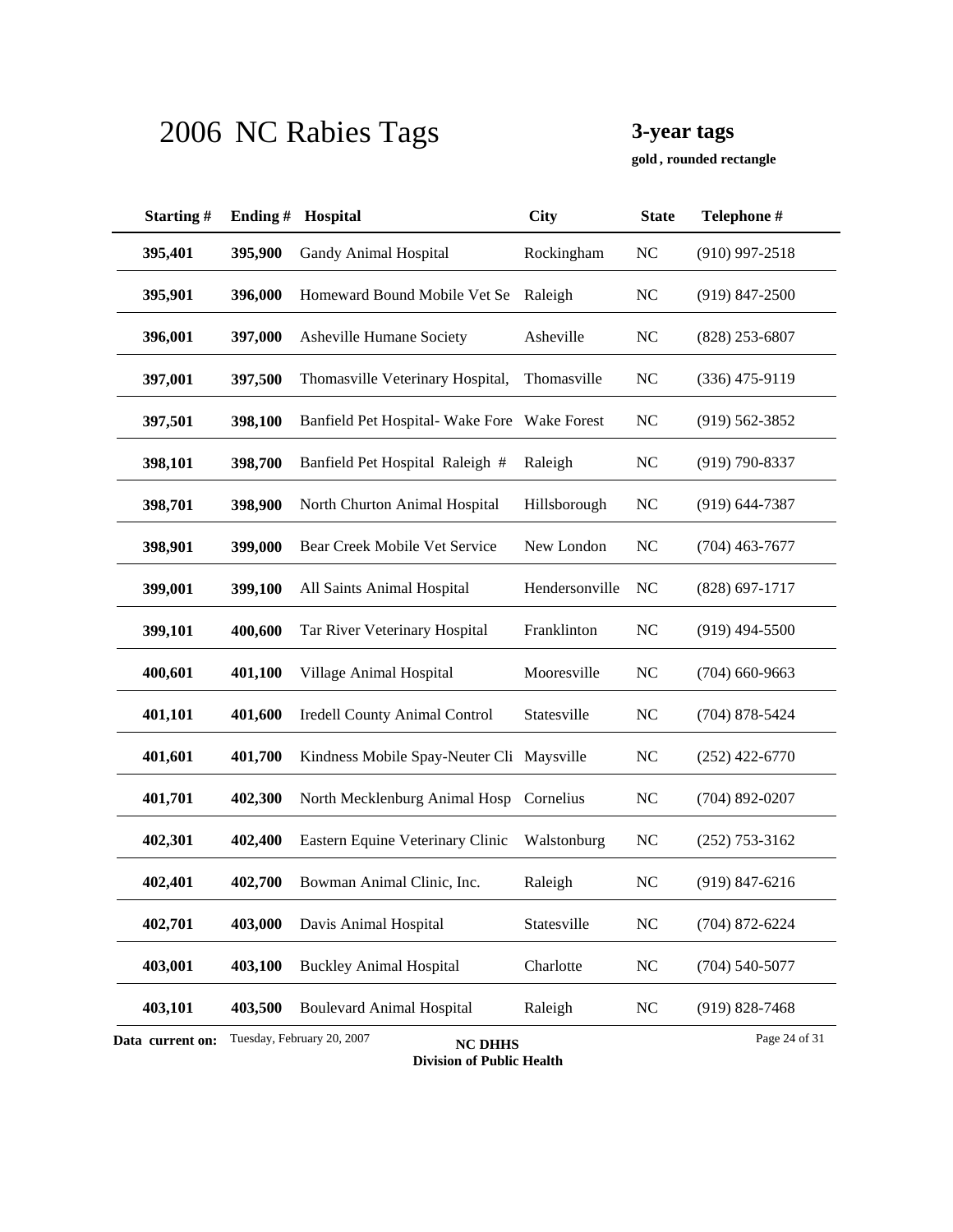**, rounded rectangle gold**

| Starting#        | Ending# | Hospital                                     | <b>City</b>        | <b>State</b>   | Telephone #        |
|------------------|---------|----------------------------------------------|--------------------|----------------|--------------------|
| 403,501          | 404,000 | Mooresville Animal Hospital, P.              | Mooresville        | N <sub>C</sub> | $(704)$ 664-4087   |
| 404,001          | 404,200 | Carolina Animal Hospital of Cree Creedmoor   |                    | NC             | $(919)$ 528-0606   |
| 404,201          | 404,500 | Chatham Veterinary Service, P.A. Siler City  |                    | <b>NC</b>      | $(919) 742 - 4441$ |
| 404,501          | 404,800 | <b>Tysor Veterinary Clinic</b>               | Siler City         | N <sub>C</sub> | $(919) 742 - 3646$ |
| 404,801          | 405,200 | Ashe Animal Clinic                           | Jefferson          | NC             | $(336)$ 246-2341   |
| 405,201          | 405,300 | Dr Bruce Akers                               | Raleigh            | N <sub>C</sub> | $(919)$ 270-7993   |
| 405,301          | 405,400 | Dr Carolyn Smoak                             | Raeford            | NC             | $(910)$ 904-5677   |
| 405,401          | 405,800 | Commonwealth Animal Hospital                 | Charlotte          | <b>NC</b>      | $(704)$ 370-0767   |
| 405,801          | 406,100 | Dr Gene Nemechek                             | Wilson             | N <sub>C</sub> | $(252)$ 291-0558   |
| 406,101          | 406,200 | Banfield Pet Hospital of Burlingt            | Burlington         | <b>NC</b>      | $(336) 524 - 9106$ |
| 406,201          | 406,900 | Animal Hospital of Marion                    | Marion             | NC             | (828) 724-4774     |
| 406,901          | 407,100 | Banfield Pet Hospital #600                   | Durham             | <b>NC</b>      | $(919)$ 402-8801   |
| 407,101          | 407,300 | Wilmington Animal Health Care                | Wilmington         | N <sub>C</sub> | $(910) 791 - 7101$ |
| 407,301          | 407,500 | Rocky Point Animal Hospital                  | <b>Rocky Point</b> | <b>NC</b>      | $(910)$ 602-6633   |
| 407,501          | 408,100 | Animal Medical Center of Garner              | Garner             | N <sub>C</sub> | $(919)$ 779-8887   |
| 408,101          | 408,400 | Caring Hearts Animal Hospital                | Matthews           | N <sub>C</sub> | $(704)$ 893-2799   |
| 408,401          | 408,500 | Paws & Claws Mobile Vet                      | Huntersville       | <b>NC</b>      | $(704)$ 779-4200   |
| 408,501          | 410,000 | <b>Brunswick Animal Hospital</b>             | Supply             | $\rm NC$       | $(910)$ 754-8165   |
| 410,001          | 410,300 | Keel's Critter Mobile Service                | Robersonville      | NC             | $(252) 531 - 4105$ |
| Data current on: |         | Tuesday, February 20, 2007<br><b>NC DHHS</b> |                    |                | Page 25 of 31      |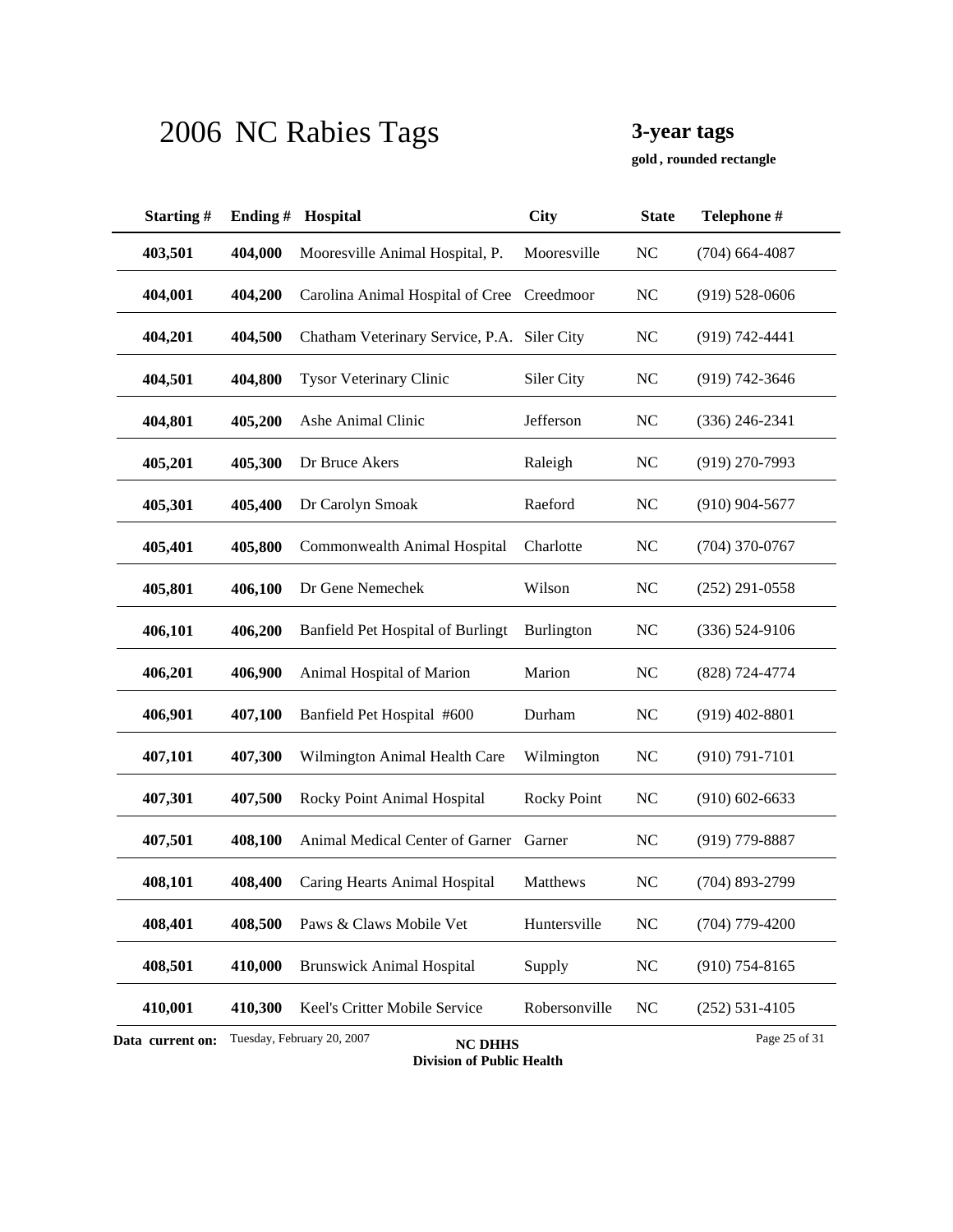**, rounded rectangle gold**

| Starting#        | Ending# | Hospital                                     | <b>City</b>    | <b>State</b>   | Telephone #        |
|------------------|---------|----------------------------------------------|----------------|----------------|--------------------|
| 410,301          | 410,600 | Greenock Farm Veterinary Hospit Midland      |                | NC             | $(704)$ 455-3004   |
| 410,601          | 410,900 | Banfield Pet Hospital #415                   | Fayetteville   | <b>NC</b>      | $(910) 864 - 1337$ |
| 410,901          | 411,300 | Banfield Pet Hospital of Cary #5             | Cary           | <b>NC</b>      | $(919) 858 - 8450$ |
| 411,301          | 411,500 | Charlotte/Mecklenburg Animal C               | Charlotte      | <b>NC</b>      | $(704)$ 336-6695   |
| 411,501          | 411,600 | <b>Carpenter Animal Hospital</b>             | Cary           | N <sub>C</sub> | $(919)$ 469-7387   |
| 411,601          | 412,100 | Piedmont Comm Spay Neuter &                  | Greensboro     | <b>NC</b>      | $(336)$ 299-3060   |
| 412,101          | 412,600 | Randall Veterinary Hospital                  | Mooresville    | <b>NC</b>      | $(704)$ 662-8586   |
| 412,601          | 412,800 | Cleveland School Animal Hospita Garner       |                | NC             | $(919)$ 662-7387   |
| 412,801          | 413,100 | Leesville Animal Hospital                    | Raleigh        | N <sub>C</sub> | $(919) 870 - 7000$ |
| 413,101          | 413,200 | Haw Creek Animal Hospital of A Asheville     |                | <b>NC</b>      | $(828)$ 298-1678   |
| 413,201          | 413,400 | All Saints Animal Hospital                   | Hendersonville | <b>NC</b>      | $(828)$ 697-1717   |
| 413,401          | 413,500 | Dr James F Severt, Jr.                       | Monroe         | <b>NC</b>      | $(704) 564 - 2949$ |
| 413,501          | 413,600 | Shanks Veterinary Mobile Servic              | Hickory        | N <sub>C</sub> | $(828)$ 381-1341   |
| 413,601          | 413,700 | Mallard Creek Animal Hospital                | Charlotte      | N <sub>C</sub> | $(704)$ 598-6525   |
| 413,701          | 413,800 | Banfield Pet Hospital of Apex #6 Apex        |                | <b>NC</b>      | $(919)$ 387-0954   |
| 413,801          | 413,900 | Cary Animal Control                          | Cary           | N <sub>C</sub> | $(919)$ 319-4517   |
| 413,901          | 414,000 | Banfield Pet Hospital #1509                  | Charlotte      | <b>NC</b>      | $(704)$ 583-9440   |
| 414,001          | 414,200 | Magnolia Animal Hospital                     | Raleigh        | $\rm NC$       | $(919) 873 - 9190$ |
| 414,201          | 414,300 | Banfield Pet Hospital of Aberdee             | Aberdeen       | <b>NC</b>      | $(910)$ 692-4931   |
| Data current on: |         | Tuesday, February 20, 2007<br><b>NC DHHS</b> |                |                | Page 26 of 31      |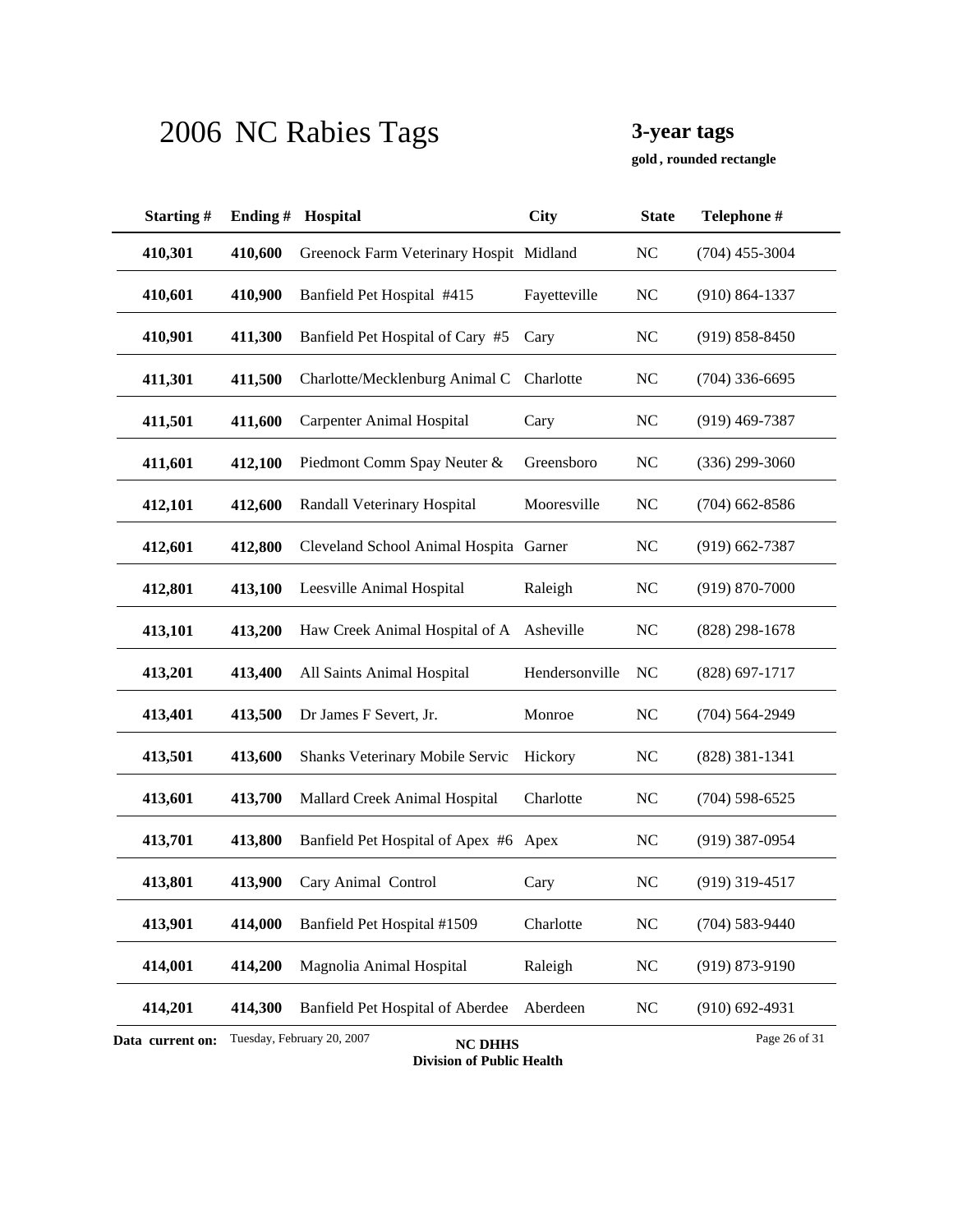**, rounded rectangle gold**

| Starting#        | Ending# | Hospital                                       | <b>City</b>    | <b>State</b>   | Telephone #        |
|------------------|---------|------------------------------------------------|----------------|----------------|--------------------|
| 414,301          | 414,400 | Banfield Pet Hospital Jacksonvill Jacksonville |                | NC             | $(910)$ 938-1627   |
| 414,401          | 414,500 | 70 West Veterinary Hospital                    | Havelock       | <b>NC</b>      | $(252)$ 447-9525   |
| 414,501          | 414,600 | <b>Bunn Animal Hospital</b>                    | <b>Bunn</b>    | N <sub>C</sub> | $(919)$ 496-7401   |
| 414,601          | 414,700 | Academy East Veterinary Hospita Fuquay-Varina  |                | <b>NC</b>      | $(919) 552 - 1040$ |
| 414,701          | 414,800 | Ashe Animal Clinic                             | Jefferson      | NC             | $(336)$ 246-2341   |
| 414,801          | 414,900 | Legion Road Animal Clinic                      | Chapel Hill    | <b>NC</b>      | $(919)$ 933-3331   |
| 414,901          | 415,100 | River City Animal Clinic                       | Elizabeth City | <b>NC</b>      | $(252)$ 338-5040   |
| 415,101          | 415,400 | Banfield Pet Hospital of Arden #               | Arden          | <b>NC</b>      | $(828) 681 - 0519$ |
| 415,401          | 415,600 | Davis Animal Hospital                          | Statesville    | N <sub>C</sub> | $(704)$ 872-6224   |
| 415,601          | 415,900 | Banfield Pet Hospital Raleigh #                | Raleigh        | N <sub>C</sub> | $(919) 790 - 8337$ |
| 415,901          | 416,000 | Banfield Pet Hospital - Hickory                | Hickory        | <b>NC</b>      | $(828)$ 261-0356   |
| 416,001          | 416,100 | <b>Bunn Animal Hospital</b>                    | <b>Bunn</b>    | <b>NC</b>      | $(919)$ 496-7401   |
| 416,101          | 416,500 | Bowman Animal Clinic, Inc.                     | Raleigh        | NC             | $(919) 847 - 6216$ |
| 416,501          | 416,600 | Banfield Pet Hospital Jacksonvill Jacksonville |                | N <sub>C</sub> | $(910)$ 938-1627   |
| 416,601          | 417,000 | Lenoir Veterinary Hospital                     | Lenoir         | <b>NC</b>      | $(828)$ 728-6713   |
| 417,001          | 417,100 | 70 West Veterinary Hospital                    | Havelock       | N <sub>C</sub> | $(252)$ 447-9525   |
| 417,101          | 417,500 | Banfield Pet Hospital of Apex #6 Apex          |                | <b>NC</b>      | $(919)$ 387-0954   |
| 417,501          | 418,000 | Mallard Creek Animal Hospital                  | Charlotte      | NC             | $(704)$ 598-6525   |
| 418,001          | 418,100 | Banfield Pet Hospital of Aberdee               | Aberdeen       | <b>NC</b>      | $(910) 692 - 4931$ |
| Data current on: |         | Tuesday, February 20, 2007<br><b>NC DHHS</b>   |                |                | Page 27 of 31      |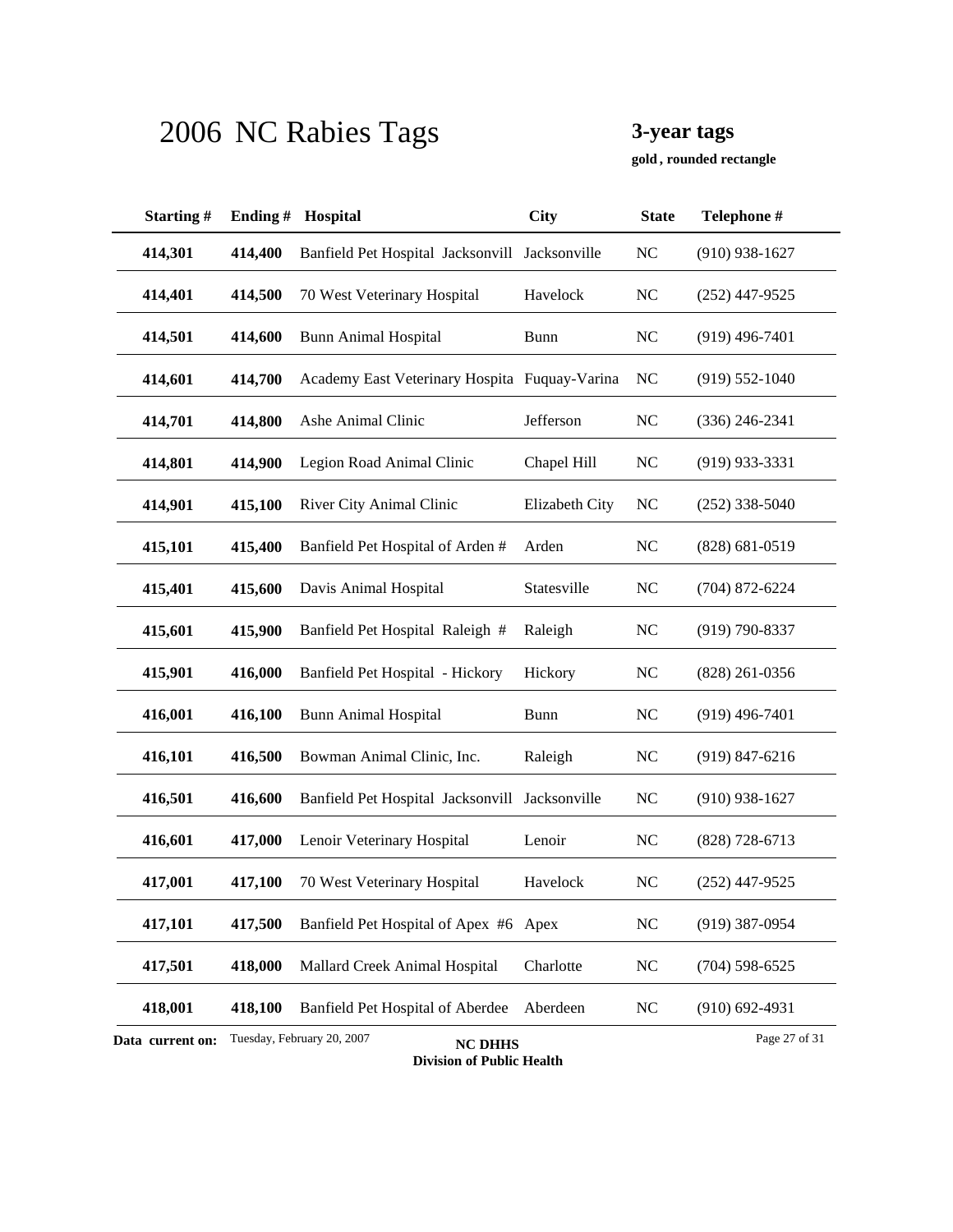**, rounded rectangle gold**

| Starting#        | Ending# | Hospital                                     | <b>City</b>    | <b>State</b>   | Telephone #        |
|------------------|---------|----------------------------------------------|----------------|----------------|--------------------|
| 418,101          | 418,400 | Live Oak Veterinary Hospital                 | Beaufort       | <b>NC</b>      | $(252) 504 - 2097$ |
| 418,401          | 418,500 | Healthy Pets Mobile Vet                      | Raleigh        | <b>NC</b>      | $(919)$ 329-7387   |
| 418,501          | 419,000 | Thomasville Veterinary Hospital,             | Thomasville    | NC             | $(336)$ 475-9119   |
| 419,001          | 419,200 | Goose Creek Animal Hospital                  | Sunbury        | N <sub>C</sub> | $(252)$ 465-4831   |
| 419,201          | 419,500 | Newton Veterinary Clinic                     | Newton         | NC             | $(828)$ 464-5020   |
| 419,601          | 419,700 | Grassy Creek Animal Hospital                 | Pinnacle       | N <sub>C</sub> | $(336)$ 325-2400   |
| 419,701          | 419,900 | Dr Paula Reisdorff                           | Greensboro     | NC             | $(334)$ 750-8761   |
| 419,901          | 420,100 | Warrenton Animal Clinic                      | Warrenton      | <b>NC</b>      | $(252)$ 257-0737   |
| 420,101          | 420,300 | Monroe Road Animal Hospital, P               | Charlotte      | NC             | $(704)$ 333-3336   |
| 420,301          | 420,400 | Chatham Veterinary Service, P.A.             | Siler City     | <b>NC</b>      | $(919) 742 - 4441$ |
| 420,401          | 420,800 | Mitchell Veterinary Clinic, P.A.             | Spruce Pine    | NC             | $(828)$ 765-6039   |
| 420,801          | 421,000 | Falconbridge Animal Hospital                 | Chapel Hill    | N <sub>C</sub> | $(919)$ 403-5591   |
| 421,001          | 421,100 | Pilot Mountain Animal Hospital               | Pilot Mountain | NC             | $(336)$ 368-5124   |
| 421,101          | 421,200 | Vet Care Mobile Service                      | Cary           | <b>NC</b>      | $(919)$ 363-0773   |
| 421,301          | 421,500 | Ashe Animal Clinic                           | Jefferson      | N <sub>C</sub> | $(336)$ 246-2341   |
| 421,501          | 421,600 | Companion Animal Hospital of                 | Raleigh        | N <sub>C</sub> | $(919)$ 488-5300   |
| 421,601          | 421,700 | Mocksville Animal Hospital                   | Mocksville     | NC             | $(336)$ 413-6011   |
| 421,701          | 421,900 | <b>Buckley Animal Hospital</b>               | Charlotte      | NC             | $(704) 540 - 5077$ |
| 421,901          | 422,000 | James Landing Veterinary Hospit              | Jamestown      | <b>NC</b>      | $(336) 852 - 9800$ |
| Data current on: |         | Tuesday, February 20, 2007<br><b>NC DHHS</b> |                |                | Page 28 of 31      |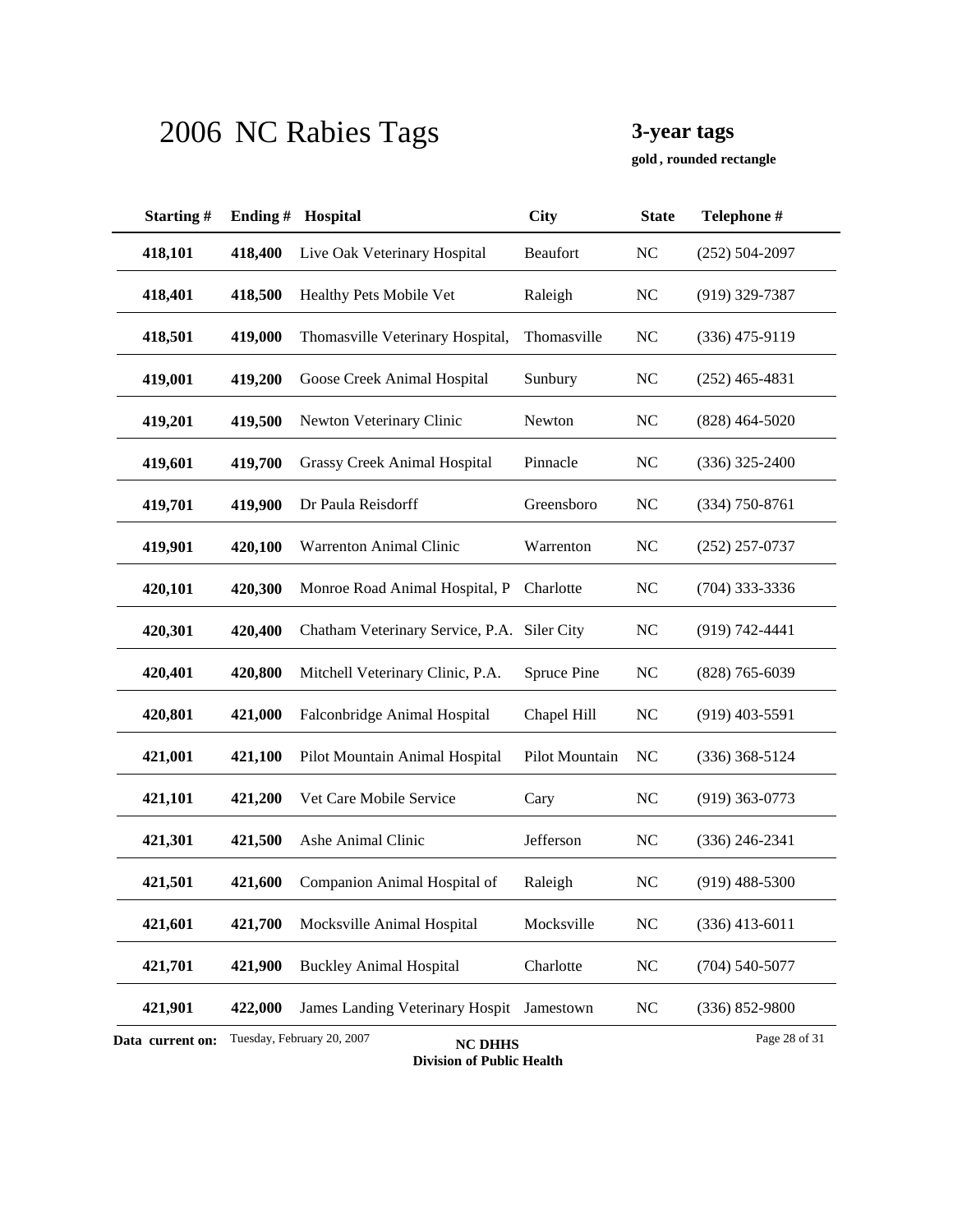**, rounded rectangle gold**

| Starting#        | Ending# | Hospital                                     | <b>City</b>        | <b>State</b>   | Telephone #        |
|------------------|---------|----------------------------------------------|--------------------|----------------|--------------------|
| 422,001          | 422,500 | North Davidson Veterinary Hospi Welcome      |                    | NC             | $(336)$ 731-6978   |
| 422,501          | 422,800 | Leesville Animal Hospital                    | Raleigh            | <b>NC</b>      | $(919) 870 - 7000$ |
| 422,801          | 423,000 | Animal Hospital of Boone                     | Boone              | NC             | $(828)$ 264-7113   |
| 423,001          | 423,100 | Southport Oak Island Animal Res Southport    |                    | NC             | $(910)$ 457-6340   |
| 423,101          | 423,200 | Ashe Animal Clinic                           | Jefferson          | NC             | $(336)$ 246-2341   |
| 423,201          | 423,300 | Frazier's Mobile Equine                      | Benson             | NC             | $(910)$ 578-8373   |
| 423,301          | 423,400 | James Kittrell, DVM                          | Greenville         | NC             | $(252)$ 753-5751   |
| 423,401          | 423,500 | Animal Health Care Center Charl              | Charlotte          | NC             | $(704)$ 392-3259   |
| 423,501          | 423,700 | Countryside Pet Hospital                     | Conover            | NC             | $(828)$ 465-7387   |
| 423,701          | 423,800 | Banfield Pet Hospital Garner #59             | Garner             | NC             | $(919)$ 661-1926   |
| 423,801          | 424,000 | Commonwealth Animal Hospital                 | Charlotte          | NC             | $(704)$ 370-0767   |
| 424,001          | 424,200 | Banfield Pet Hospital of Cary #5             | Cary               | NC             | $(919) 858 - 8450$ |
| 424,201          | 424,400 | Davis Animal Hospital                        | Statesville        | NC             | $(704)$ 872-6224   |
| 424,401          | 424,500 | Pet Overpopulation Patrol                    | Chapel Hill        | NC             | $(919)$ 942-2250   |
| 424,501          | 424,600 | Rocky Point Animal Hospital                  | <b>Rocky Point</b> | NC             | $(910)$ 602-6633   |
| 424,701          | 424,800 | Dr Betsy Walton                              | Raleigh            | N <sub>C</sub> | $(919)$ 779-4559   |
| 424,801          | 424,900 | Dr Karla Bean                                | Salisbury          | $\rm NC$       | $(704)$ 637-7485   |
| 424,901          | 425,000 | Dr Bob Strong                                | <b>Stony Point</b> | $\rm NC$       | $(704)$ 876-2987   |
| 425,001          | 425,200 | Steele Creek Animal Hospital, In             | Charlotte          | <b>NC</b>      | $(704)$ 588-4400   |
| Data current on: |         | Tuesday, February 20, 2007<br><b>NC DHHS</b> |                    |                | Page 29 of 31      |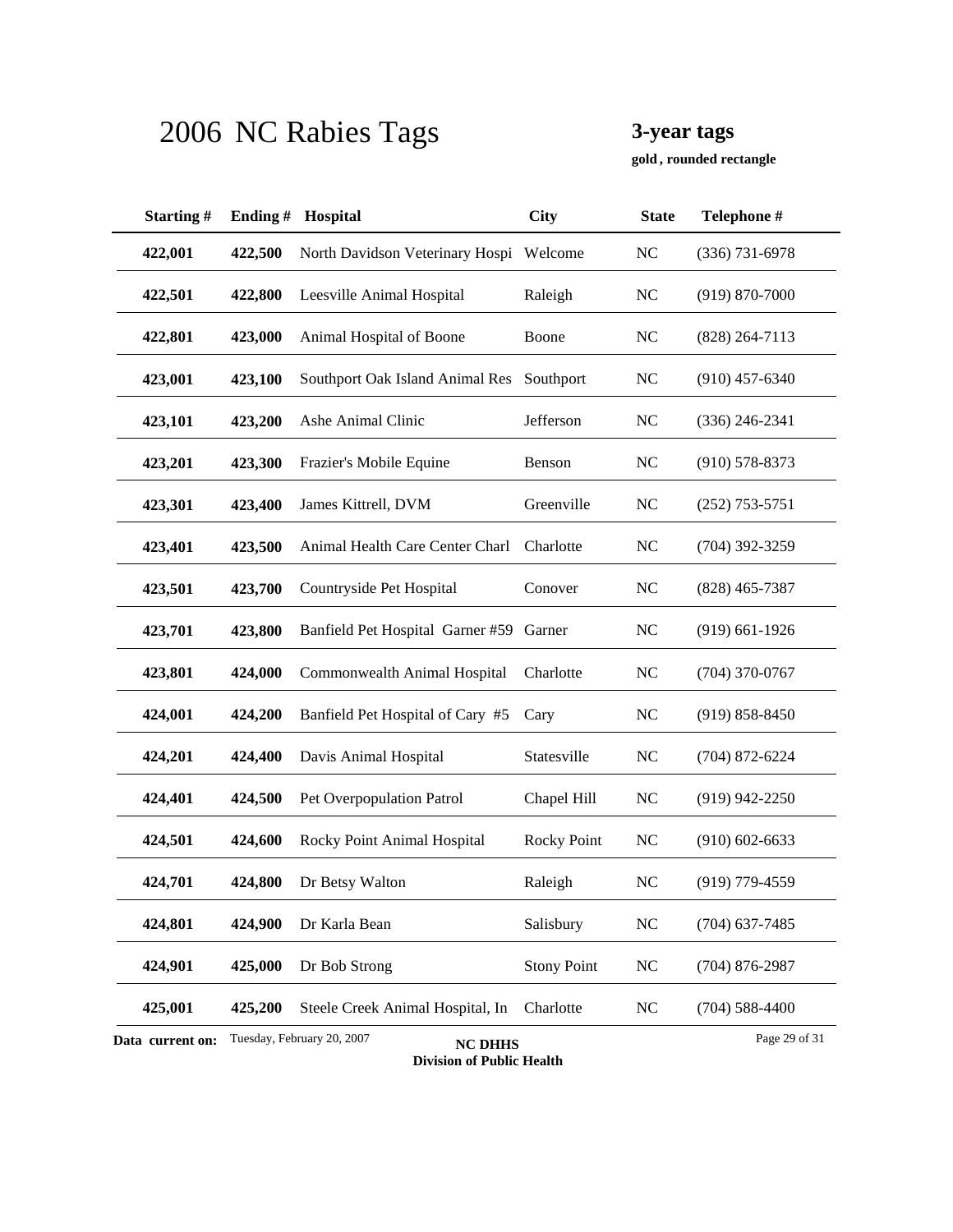**, rounded rectangle gold**

| Starting#        | Ending# | Hospital                                     | <b>City</b>    | <b>State</b>   | Telephone #        |
|------------------|---------|----------------------------------------------|----------------|----------------|--------------------|
| 425,201          | 425,400 | Newton Veterinary Clinic                     | Newton         | <b>NC</b>      | $(828)$ 464-5020   |
| 425,401          | 425,500 | Fairview Animal Hospital, P.A.               | Fairview       | N <sub>C</sub> | $(828) 628 - 3557$ |
| 425,501          | 425,600 | Pilot Mountain Animal Hospital               | Pilot Mountain | NC             | $(336)$ 368-5124   |
| 425,601          | 425,700 | <b>Six Forks Animal Hospital</b>             | Raleigh        | N <sub>C</sub> | $(919)$ 847-5854   |
| 425,701          | 425,800 | Village Animal Hospital                      | Mooresville    | N <sub>C</sub> | $(704)$ 660-9663   |
| 425,801          | 426,000 | Banfield Pet Hospital Durham #               | Durham         | NC             | $(919) 620 - 8142$ |
| 426,501          | 426,700 | Goose Creek Animal Hospital                  | Sunbury        | <b>NC</b>      | $(252)$ 465-4831   |
| 426,701          | 426,800 | Fisher Veterinary Hospital, P.A.             | Raleigh        | N <sub>C</sub> | $(919) 790 - 0412$ |
| 426,801          | 426,900 | Veterinary House Calls of Hickor             | Hickory        | N <sub>C</sub> | (828) 345-1998     |
| 426,901          | 427,100 | Animal Care Clinic of Concord                | Concord        | N <sub>C</sub> | $(704)$ 786-6669   |
| 427,101          | 427,200 | Village Animal Hospital                      | Mooresville    | NC             | $(704)$ 660-9663   |
| 427,201          | 427,700 | North Davidson Veterinary Hospi              | Welcome        | <b>NC</b>      | $(336)$ 731-6978   |
| 427,701          | 427,800 | <b>Stoney Creek Animal Hospital</b>          | Charlotte      | NC             | $(704)$ 717-0616   |
| 427,801          | 427,900 | <b>Plantation Animal Hospital</b>            | Matthews       | <b>NC</b>      | $(704)$ 841-2225   |
| 427,901          | 428,000 | Grace Animal Hospital                        | Gastonia       | <b>NC</b>      | $(704)$ 853-8866   |
| 428,001          | 428,100 | <b>Burke Animal Clinic</b>                   | Morganton      | NC             | $(828)$ 437-0481   |
| 428,101          | 428,200 | <b>Bridges Mobile Services</b>               | Grover         | <b>NC</b>      | $(704)$ 937-3300   |
| 428,201          | 428,400 | Banfield Pet Hospital #600                   | Durham         | <b>NC</b>      | $(919)$ 402-8801   |
| 428,401          | 428,500 | Ashe Animal Clinic                           | Jefferson      | <b>NC</b>      | $(336)$ 246-2341   |
| Data current on: |         | Tuesday, February 20, 2007<br><b>NC DHHS</b> |                |                | Page 30 of 31      |